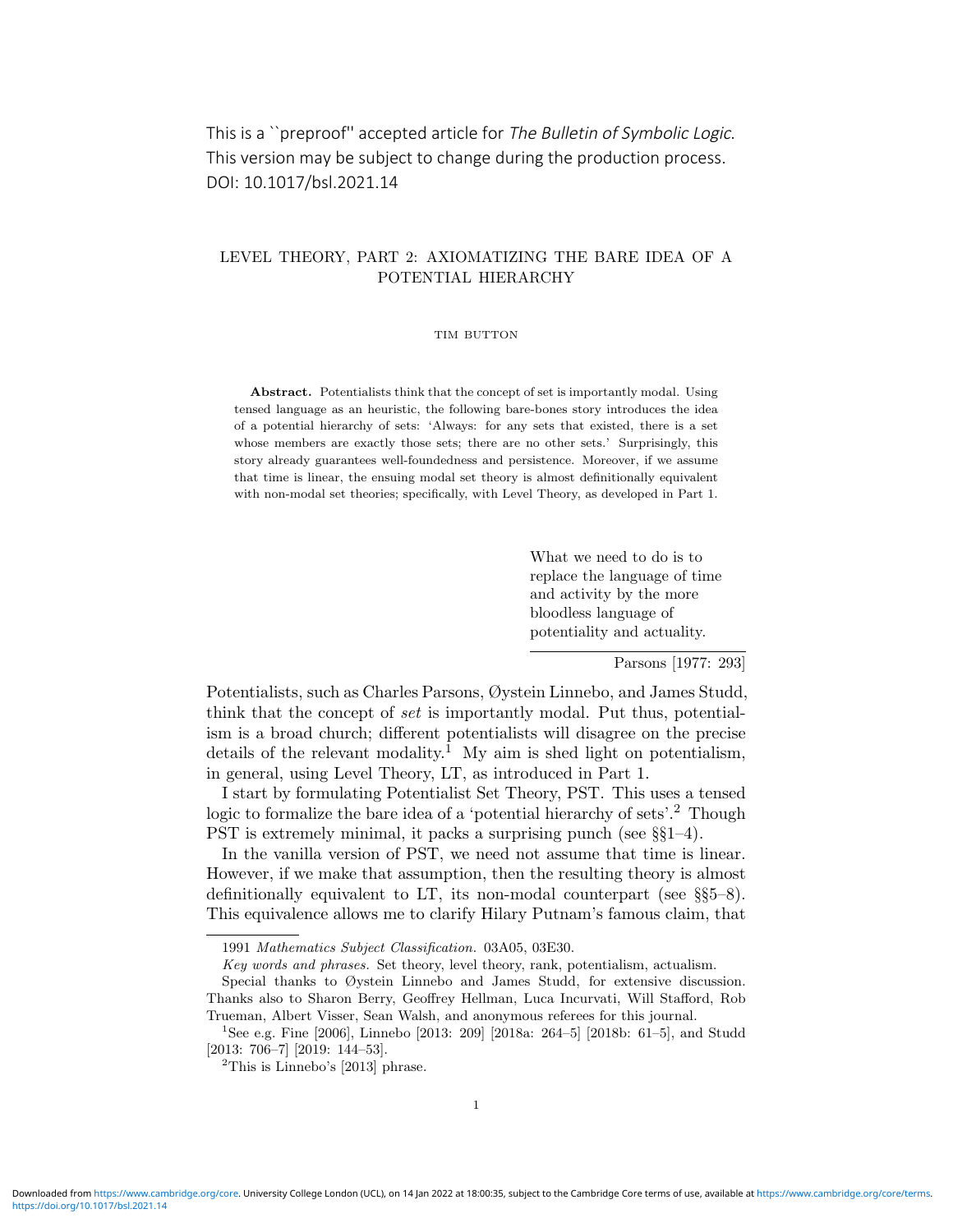modal and non-modal set theories express the same facts (see §9). Putting my cards on the table: I am not a potentialist, in part because I am so sympathetic with Putnam's claim.

This paper presupposes familiarity with Part 1. My notation conventions are as in Pt.1 §0, with the addition that I use  $\vec{x}$  for an arbitrary sequence, writing things like  $F(\vec{x})$  rather than  $F(x_1, \ldots, x_n)$ . For readability, all proofs are relegated to the appendices.

§1. Tense and possibility. Many potentialists hold that temporal language serves as a useful heuristic for their favoured mathematical modality. To illustrate the idea, consider what Studd calls the Maximality Thesis: 'any sets can form a set.'<sup>3</sup> This Thesis is given a modal formulation. But, as Studd notes, it can be glossed temporally: 'any sets will form a set'. Of course, no potentialist will take this temporal gloss literally. Nobody, after all, wants to countenance absurd questions like 'which pure sets existed at noon today?', or 'which pure sets will exist by teatime?'<sup>4</sup> The idea, to repeat, is just that temporal language is a useful heuristic for the potentialist's preferred modality.

To elaborate on this heuristic, consider the bare-bones story of (pure) sets, which I told and explored in Part 1, and which I will repeat here:

The Basic Story. Sets are arranged in stages. Every set is found at some stage. At any stage s: for any sets found before s, we find a set whose members are exactly those sets. We find nothing else at s.

We can regard the stages of this Story as moments of time. Regarded thus, the Basic Story adopts the tenseless view of time, according to which moments are just a special kind of object. But this tenseless approach serves potentialists poorly. At no stage is there a set of all the sets which are found at any stage, so this tenseless Story falsifies the claim 'any sets will form a set'.

Familiarly, though, time can also be thought of in a tensed fashion. On the tensed approach, we do not quantify over moments or stages; rather, we use primitive temporal operators, like 'it was the case that  $\dots$  ' or 'previously: . . . '. And we can retell the Basic Story in tensed terms:

The Tensed Story. Always: for any sets that existed, there is a set whose members are exactly those sets; there are no other sets.

Unlike the Basic Story, this Tensed Story is compatible with the claim '(always:) any sets will form a set'.

Note, though, that I say 'is compatible with', rather than 'entails'. If time abruptly ends, then some things will never form a set. And, by

<sup>3</sup> Studd [2013: 699]. Linnebo [2013: 206–8] formulates a similar thesis.

<sup>&</sup>lt;sup>4</sup>For further issues, see e.g. Parsons [1977:  $\S$ II] and Studd [2013: 706] [2019: 49].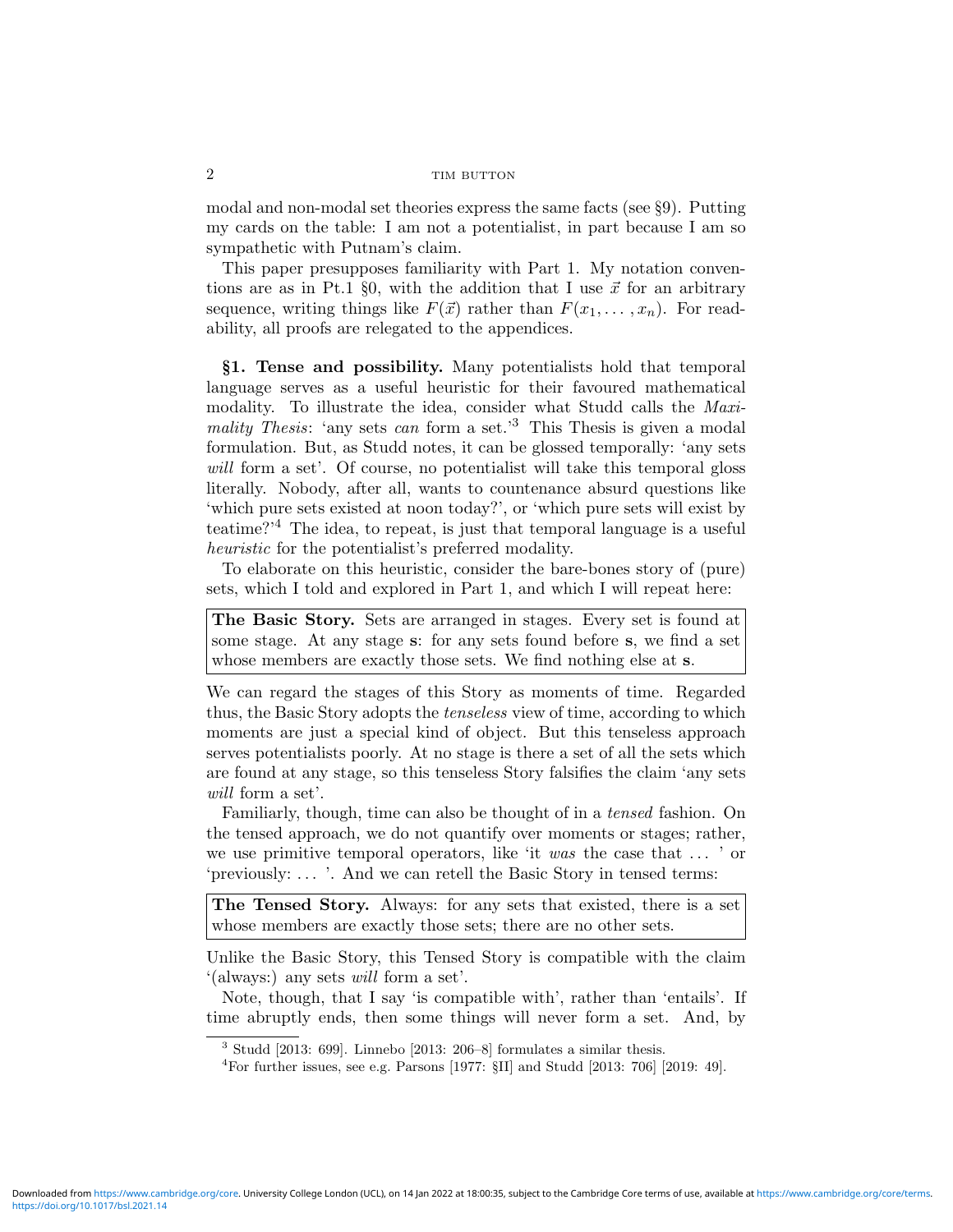design, the Tensed Story is compatible both with the claim that time abruptly ends, and that time is endless. Otherwise put: it says nothing at all about the 'height' of any potential hierarchy. This silence is deliberate, for potentialists might disagree about questions of 'height'.

Still, once potentialists have agreed to use tense as an heuristic for their preferred modality, I do not see how they could doubt that the Tensed Story holds of every potential hierarchy of sets. In what follows, then, I take it for granted that the Tensed Story presents us with the bare idea of a potential hierarchy.

§2. Temporal logic for past-directedness. My first goal is to axiomatize the Tensed Story. For this, I will employ a temporal logic. In particular, I use a negative free second-order logic which assumes that time is past-directed. Here is a brief sketch of this *past-directed-logic*, with fuller explanations in footnotes. (Let me take this opportunity to flag that I am wholly indebted to Studd for the idea of investigating potentialism via temporal logic; see §10.2.)

We use 'E(x)' as an existence predicate; it abbreviates ' $x = x$ '. We prohibit consideration of never-existent entities, and we insist that quantification and atomic truth require existence.<sup>5</sup> We have three temporal operators (with their obvious duals): $<sup>6</sup>$ </sup>

- $\Diamond$ : A past-tense operator; gloss  $\Diamond \phi$  as 'previously:  $\phi$ ' or 'it was the case that  $\phi'$ .
- $\leftrightarrow$ : A future-tense operator; gloss  $\leftrightarrow \phi'$  as 'eventually:  $\phi$  or 'it will be the case that  $\phi'$ .
- $\Diamond$ : An unlimited temporal operator; gloss  $\Diamond \phi$  as 'sometimes:  $\phi'$ .

We have Necessitation rules: if  $\phi$  is a theorem, then so are both  $\Box \phi$  and  $\Box \phi$ . We then lay down schemes as follows:<sup>7</sup>

| $\Box(\phi\rightarrow\psi)\rightarrow(\Box\phi\rightarrow\Box\psi)$ | $\blacksquare(\phi\rightarrow\psi)\rightarrow(\blacksquare\phi\rightarrow\blacksquare\psi)$   |
|---------------------------------------------------------------------|-----------------------------------------------------------------------------------------------|
| $\bigcirc \blacksquare \phi \to \phi$                               | $\bigcirc \blacksquare \phi \rightarrow \phi$                                                 |
| $\Box \phi \rightarrow \Box \Box \phi$                              | $\bigcirc (\phi \wedge \blacksquare \phi) \rightarrow \blacksquare (\phi \vee \bigcirc \phi)$ |

The first two schemes are familiar distribution principles. The second two schemes ensure appropriate past/future interaction. The fifth scheme

<sup>&</sup>lt;sup>5</sup>So, we adopt the axiom scheme  $\Diamond E(x)$ , and inference rules so that these schemes hold: (1)  $\exists x \phi \rightarrow \exists x (E(x) \land \phi)$  and  $\exists F \phi \rightarrow \exists F (E(F) \land \phi)$ , for any formula  $\phi$ ; (2)  $\alpha(\vec{x}) \to (E(x_1) \wedge \ldots \wedge E(x_n))$ , for any atomic  $\alpha(\vec{x})$  with all free variables displayed; (3)  $F(\vec{x}) \to E(F)$  for any 'F'. We also have second-order Comprehension, i.e. the scheme  $\exists F \forall \vec{x} (F(\vec{x}) \leftrightarrow \phi)$ , for any  $\phi$  not containing 'F'.

<sup>&</sup>lt;sup>6</sup>i.e.  $\blacksquare \phi := \neg \blacklozenge \neg \phi$  and  $\blacksquare \phi := \neg \blacklozenge \neg \phi$  and  $\square \phi := \neg \triangle \neg \phi$ .

 ${\rm ^7See}$ e.g. Goldblatt $[1992:$   $41]$  for all but the last scheme.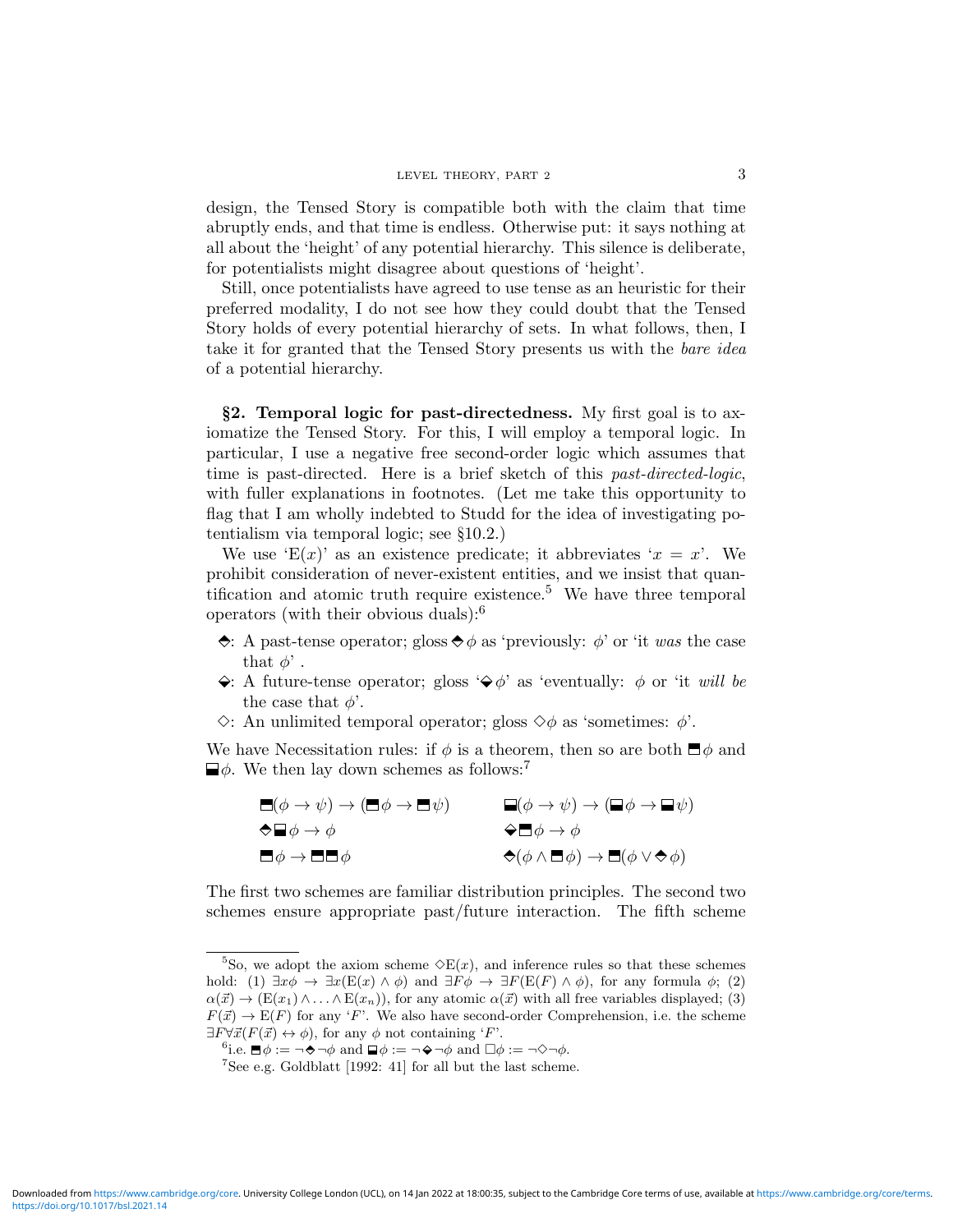ensures that before is transitive. The last scheme characterizes pastdirectedness.<sup>8</sup> Given past-directedness, 'sometimes:  $\phi$ ' amounts to 'it was, is, will be, or was going to be the case that  $\phi$ . So we adopt this scheme:

$$
\Diamond \phi \leftrightarrow (\bigdiamond \phi \lor \phi \lor \bigdiamond \phi \lor \bigdiamond \bigdiamond \phi)
$$

It follows that  $\diamond$  obeys S5. This completes my sketch of past-directedlogic.

In what follows, I will assume that potentialists are happy to use this temporal logic.<sup>9</sup> However, it is worth repeating that our potentialist only regards time as an *heuristic*. Ultimately, they want  $\diamond$  to express their favoured mathematical modality. So they will need to explain how (and why) their favoured modality decomposes into other operators,  $\Diamond$  and  $\Diamond$ , which obey past-directed-logic. This is a non-trivial demand; but, for the purposes of this paper, I assume it can be met.

§3. Potentialist Stage Theory. Armed with past-directed-logic, the Tensed Story is easy to axiomatize. Let PST, for Potentialist Set Theory, be the result of adding these four axioms to past-directed-logic:

Mem<sub> $\Diamond$ </sub>  $\forall a \Box \forall x (\Diamond x \in a \rightarrow \Box (\mathrm{E}(a) \rightarrow x \in a))$ Ext<sub> $\diamond \forall a \Box \forall b (\Box \forall x (\Diamond x \in a \leftrightarrow \Diamond x \in b) \rightarrow \Diamond a = b)$ </sub> Priority,  $\forall a (\forall x \in a) \land E(x)$  $\text{Spec}_{\mathfrak{S}} \forall F((\forall x : F) \Leftrightarrow E(x) \rightarrow \exists a \forall x (F(x) \leftrightarrow x \in a))$ 

The first two axioms are not explicit in the Tensed Story, but I take it they are supposed to be something like analytic: roughly,  $Mem_{\diamond}$  says that each set a has its members essentially, and  $Ext_{\diamond}$  says that if everything which could (ever) be in a could be in b, and vice versa, then  $a = b$  (when they exist).<sup>10</sup> The next two axioms are explicit in the Story: Priority. says that a set's members existed before the set itself, and  $Spec_{\mathbf{\hat{e}}}$  says that, if every  $F$  existed earlier, then the set of  $F_s$  exists. So all of PST's axioms are obviously true of the Tensed Story.

It is worth comparing PST with Stage Theory, ST (see Pt.1 §1). Indeed, we could equally think of PST as Potentialised Stage Theory, since it is little more than the most obvious reworking of  $ST$  using temporal logic.<sup>11</sup>

<sup>&</sup>lt;sup>8</sup>i.e. this frame-condition:  $(\forall v \leq w)(\forall u \leq w)$   $(\exists t \leq v)t \leq u$ . Equivalently: if v and **u** are path-connected, then  $(\exists t \leq v)t \leq u$ . We say that worlds are *path-connected* iff they are related by the reflexive, symmetric, transitive closure of the accessibility relation.

 $9$ Though note that not all potentialists have used temporal logics; see §10.1.

<sup>10</sup>See Parsons [1977: 286(3)], Studd [2013: 711–12] [2019], Linnebo [2013: 215] [2018b: 211–2].

 $11$ But PST is indeed *more*: PST assumes past-directedness, and ST has no comparable assumption about stages. (Cf. the discussion of Boolos's [1971] Net in Pt.1 §8.2.) For the technical role of past-directedness, see the end of §A.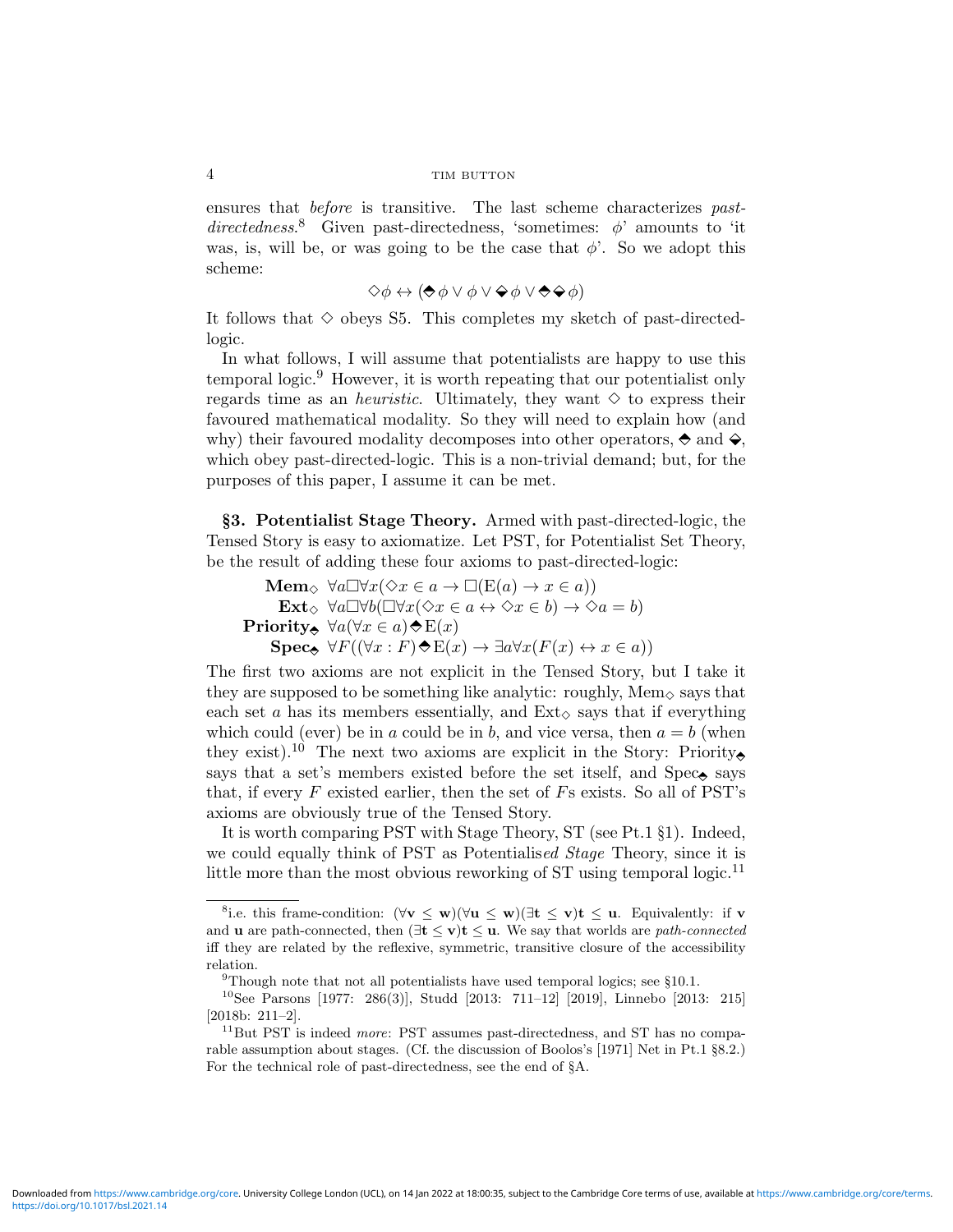§4. The inevitability of well-foundedness and persistence. I have just shown that PST is a good formalization of the Tensed Story. As explained in §1, though, this Story articulates the bare idea of a potential hierarchy of sets. It follows that any potential hierarchy satisfies PST. This is significant, since PST is surprisingly rich.

To gauge PST's depths, I will explain how it relates to Level Theory, LT, the non-modal theory which axiomatizes the (tenseless) Basic Story (see Pt.1 §§1–5). According to LT, the sets are arranged into well-ordered levels, where levels are sets which goes proxy for the stages of the Basic Story. Now, PST proves the following result (see §A):

THEOREM 4.1 (PST). Where  $Max(s)$  abbreviates  $(E(s) \wedge \forall x \ x \subseteq s)$ :

- $(1)$  LT holds
- $(2) \forall x \blacksquare E(x)$
- $(3)$   $(\exists s : Lev)$ *Max* $(s)$
- $(4)$   $(\forall s : Lev) \Diamond Max(s)$

If we consider a Kripke model of PST: (1) says that every possible world comprises a hierarchy of sets, arranged into well-ordered levels. Among other things, this yields well-foundedness, i.e.  $\forall F(\exists x F(x) \rightarrow (\exists x : F)(\forall z : F))$  $F(z \notin x)$ .<sup>12</sup> Then (2) is a statement of *persistence*; it says that, once a set exists, it exists forever after. Last, (3) says that every world has a maximal level, and (4) says that every level is some world's maximal level. So, the worlds in a Kripke model of PST are, in effect, just arbitrary, persistent, initial segments of an (actualist) LT-hierarchy of pure sets.

I will develop the link between PST and LT over the next few sections. First, I want to highlight the significance of Theorem 4.1. The Tensed Story does not involve an explicit statement of well-foundedness or persistence. So one *might* try to entertain versions of the Tensed Story wherein well-foundedness or persistence fail: that is, one might try to entertain a potential hierachy wherein time had no beginning, or wherein sets fade in and out of existence. But the foregoing remarks show that all such speculation is incoherent: every potentialist hierarchy must obey well-foundedness and persistence, since every potentialist hierarchy obeys PST, and PST proves Theorem 4.1. Echoing Scott, then, we see 'how little choice there is in setting up' a potential hierarchy of sets.<sup>13</sup>

§5. Linear Potentialist Stage Theory. So far, our potentialist has assumed that time is past-directed (to use the tensed-heuristic). If we also assume that time is linear, then we can obtain even deeper connections

 $12$ Indeed, PST proves a modal version of well-foundedness; see Lemma A.6.

<sup>13</sup> Scott [1974: 210]. That quote is discussed in Pt.1 §5; this section 'modalizes' that discussion.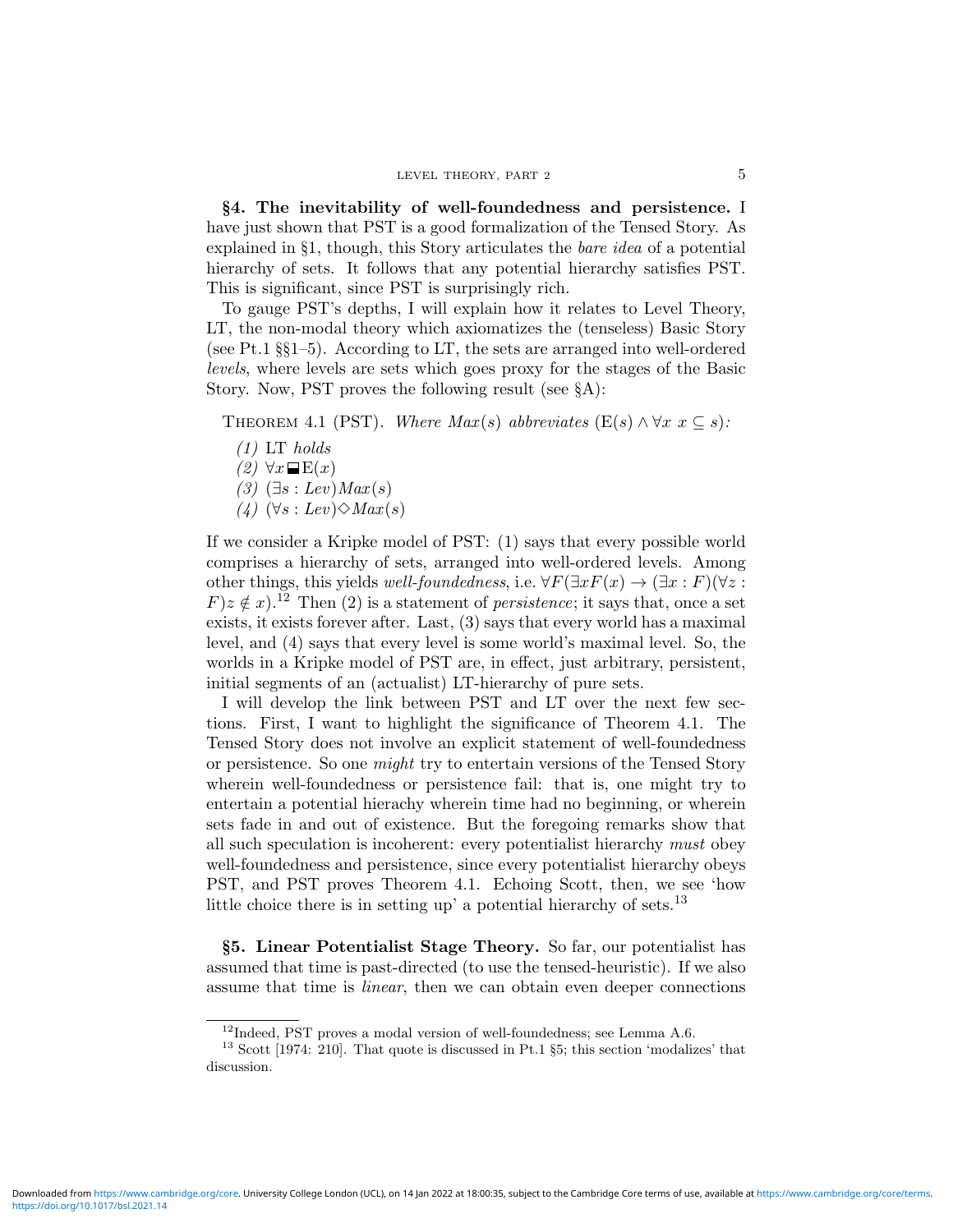between PST and LT. I will spell out these connections in §§6–8; first, I must say a bit about linearity.

Formally, we can insist on linearity by adding these schemes to pastdirected-logic:<sup>14</sup>

$$
\Diamond \phi \leftrightarrow (\Diamond \phi \lor \phi \lor \Diamond \phi) \qquad \Diamond \Diamond \phi \rightarrow \Diamond \phi \qquad \Diamond \Diamond \phi \rightarrow \Diamond \phi
$$

As in §2, potentialists who want to use this linear-logic must explain why their favoured notion of mathematical possibility vindicates such linearity; this is a non-trivial challenge, but again I will not push it.<sup>15</sup> When using PST with this linear logic, I write LPST, for linear-PST.

By combining Theorem 4.1 with the assumption of linearity, we can simplify our ideology considerably. Intuitively, linearity allows us to gloss 'previously' as 'when there are fewer things', and to gloss 'eventually' as 'when there are more things'. More precisely, we recursively define a translation,  $\bullet$ , whose only non-trivial clauses are as follows:  $^{16}$ 

$$
(\diamond \phi)^{\bullet} := \exists x \diamond (\neg E(x) \land \phi^{\bullet})
$$

$$
(\diamond \phi)^{\bullet} := (\exists x : Max) \diamond (\exists v \ x \in v \land \phi^{\bullet})
$$

It is then easy to prove:

LEMMA 5.1 (LPST).  $\phi \leftrightarrow \phi^{\bullet}$  for any LPST-formula  $\phi$ 

We can therefore rewrite LPST, without loss, as a modal theory which uses a *single* primitive modal operator,  $\diamond$ , which obeys S5 (for more, see  $\S B$ ).

We can go even further, though, and eliminate all modal notions from LPST. The rough idea is straightforward. Theorem 4.1 says that *levels* simulate possible worlds, and vice versa. By assuming linearity, we can obtain results which say: actual hierarchies simulate potential hierarchies, and vice versa.

That way of putting things is, however, rather rough. The details of the simulation are in fact quite fiddly. I will therefore divide my discussion into three sections. In §6, I consider a deductive version of this simulation. This is suitable for first-order versions of LT and LPST, which I call  $LT<sub>1</sub>$ and  $LPST_1$ .<sup>17</sup> In §7, I consider a *semantic* version of this first-order simulation. Finally, in §8, I consider deductive and semantic versions of this simulation for (various) second-order versions of LT and LPST.

<sup>&</sup>lt;sup>14</sup>See e.g. Goldblatt [1992: 78]. These allow us to prove the schemes  $\diamond \phi \leftrightarrow (\blacklozenge \phi \vee \theta)$  $\phi \lor \Diamond \phi \lor \Diamond \Diamond \phi)$  and  $\Diamond(\phi \land \Box \phi) \rightarrow \Box(\phi \lor \Diamond \phi)$  of §2.

 $^{15}\rm{Though}$  cf. the discussion of Boolos's 1971 theory in Pt.1 §8.2, and footnote 45.  $e^{16}$ So  $(\exists x \phi)^{\bullet} := \exists x \phi^{\bullet}, (\exists X \phi)^{\bullet} := \exists X \phi^{\bullet}, (\diamond \phi)^{\bullet} := \diamond \phi^{\bullet}, (\neg \phi)^{\bullet} := \neg \phi^{\bullet}, (\phi \wedge \psi)^{\bullet} :=$  $(\phi^{\bullet} \wedge \psi^{\bullet})$ , and  $\alpha^{\bullet} := \alpha$  for atomic  $\alpha$ ; we choose variables to avoid clashes.

<sup>&</sup>lt;sup>17</sup>These arise just by replacing the single second-order axiom, Separation or Spec $\bullet$ , with its obvious first-order schematisation, and abandoning Comprehension.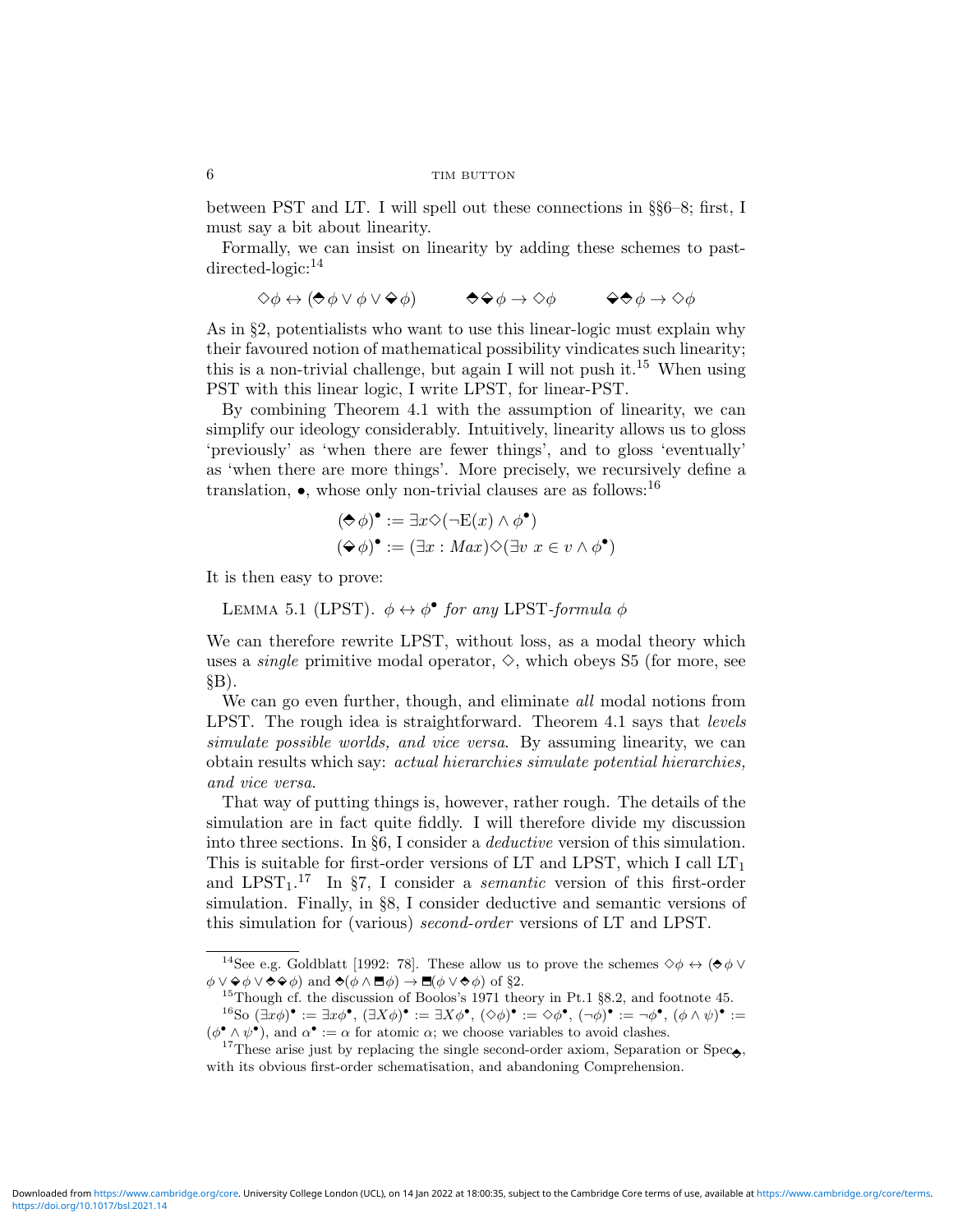§6. Near-synonymy: first order, deductive. To interpret  $LT<sub>1</sub>$  in  $LPST<sub>1</sub>$ , we will simply replace what happens with what could happen. More precisely, we consider the following translation; following Studd, I call  $\phi^{\diamond}$  the *modalization* of  $\phi$ <sup>18</sup>

 $\alpha^{\diamond} := \diamond \alpha$ , for atomic  $\alpha \quad (\phi \wedge \psi)^{\diamond} := (\phi^{\diamond} \wedge \psi^{\diamond}) \quad (\neg \phi)^{\diamond} := \neg \phi^{\diamond} \quad (\exists x \phi)^{\diamond} := \diamond \exists x \phi^{\diamond}$ Conversely, to interpret  $LPST_1$  in  $LT_1$ , we take the hint suggested by

Theorem 4.1, and simply regard possible worlds as levels. More precisely, we consider the following translation; I call  $\phi^s$  the *levelling* of  $\phi$ <sup>19</sup>

$$
(x = y)^s := (x = y \subseteq s) \qquad (x \in y)^s := (x \in y \subseteq s)
$$
  
\n
$$
(\phi \land \psi)^s := (\phi^s \land \psi^s) \qquad (\neg \phi)^s := \neg \phi^s \qquad (\exists x \phi)^s := (\exists x \subseteq s) \phi^s
$$
  
\n
$$
(\bigstar \phi)^s := (\exists t : Lev)(t \in s \land \phi^t) \qquad (\bigstar \phi)^s := (\exists t : Lev)(s \in t \land \phi^t) \qquad (\Diamond \phi)^s := (\exists t : Lev)\phi^t
$$

Note that levelling is defined using variables; to illustrate:  $(x \in y)^s$  is  $(x \in y \subseteq s)$ , but  $(\Diamond x \in y)^s$  is  $(\exists t : Lev)x \in y \subseteq t$ . We now have a deep result about modalization and levelling (see  $\S$ B.1):<sup>20</sup>

THEOREM 6.1. For any  $LT_1$ -formula  $\phi$ :

(1) If  $LT_1 \vdash \phi$ , then  $LPST_1 \vdash \phi^{\diamond}$ 

(2)  $LT_1 \vdash \phi \leftrightarrow (\phi^{\diamondsuit})^s$ 

For any LPST<sub>1</sub>-formula  $\phi$ :

(3) If  $LPST_1 \vdash \phi$ , then  $LT_1 \vdash Lev(s) \rightarrow \phi^s$ 

(4) LPST<sub>1</sub>  $\vdash Max(s) \rightarrow (\phi \leftrightarrow (\phi^s)^{\diamond})$ 

This result entails that modalization and levelling are faithful (see Corollary B.1). But Theorem 6.1 is much stronger than a statement of mutual faithful interpretability; it is almost a *definitional equivalence* between  $LT<sub>1</sub>$  and LPST<sub>1</sub>. This claim, though, requires some explanation.<sup>21</sup>

Roughly speaking, to say that two theories are definitionally equivalent is to say that each interprets the other, and that combining the interpretations gets us back exactly where we began. To make this rough idea

Clauses  $(1)$ – $(3)$  do not require temporal-linearity. Clause  $(4)$  does. To see this, consider a model of PST with four worlds and accessibility relations exhaustively specified by:  $w < v < u$  and  $w < t$  and  $w < u$ . Where  $D(x)$  is x's first-order domain, let  $D(\mathbf{w}) = {\emptyset}; D(\mathbf{v}) = D(\mathbf{t}) = \wp{\emptyset}$  and  $D(\mathbf{u}) = \wp{\emptyset} {\emptyset}.$ 

<sup>18</sup> Studd [2013: 708] [2019: 154]; cf. also Linnebo [2010: 115–6] [2013: 213].

 $19$  Linnebo [2013: 224–5] and Studd [2013: 719] [2019: 173] consider similar maps. We choose new variables (to avoid clashes) in the clauses for  $(\blacklozenge \phi)^s$ ,  $(\blacklozenge \phi)^s$  and  $(\Diamond \phi)^s$ .

 $^{20}$ Studd proves similar results. Compare: (1) with Studd [2013: Theorem 23 p.719] [2019: Proposition 18 p.263]; (2) with Studd [2013: Lemma 24 p.719] [2019: Lemma 20 p.263]; (3) with Studd [2013: Lemma 25 p.719] [2019: Lemma 19 p.263]; (4) with Studd [2013: 720] [2019: Proposition 22 p.263].

 $2<sup>11</sup>$  know of no existing analogue of definitional equivalence between non-modal and modal theories (such as  $LT_1$  and  $LPST_1$ ); this is my best attempt to provide such an analogue. For a general overview to definitional equivalence in non-modal settings, see e.g. Button and Walsh [2018: ch.5].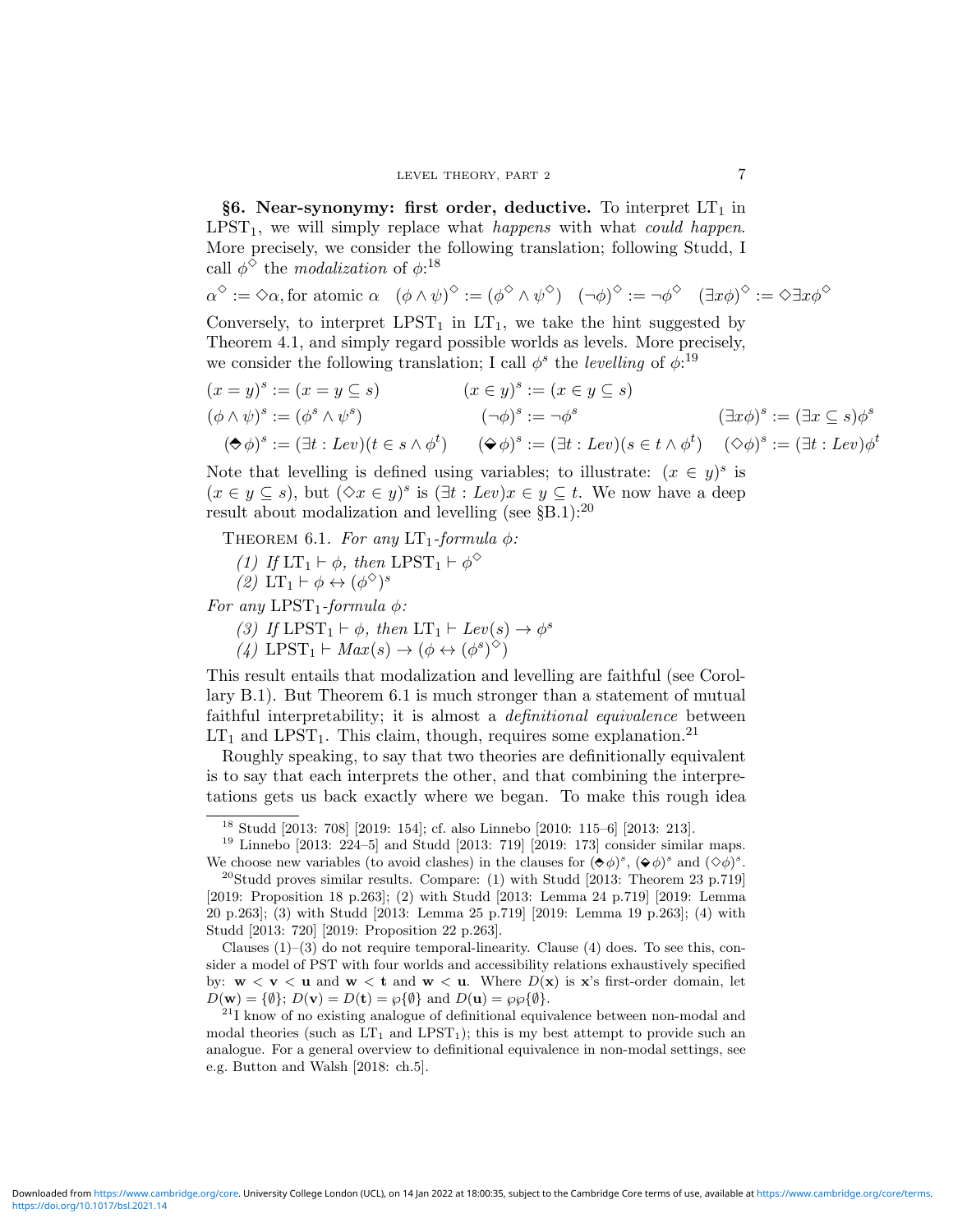precise for the case of first-order theories, we say that S and T are definitionally equivalent iff there are interpretations  $I$  and  $J$  such that for any S-formula  $\phi$ : (1) if  $S \vdash \phi$  then  $T \vdash \phi^I$ ; and (2)  $S \vdash \phi \leftrightarrow (\phi^I)^J$ ; and for any T-formula  $\phi$ : (3) if  $T \vdash \phi$  then  $S \vdash \phi^J$ ; and (4)  $T \vdash \phi \leftrightarrow (\phi^J)^I$ . Clauses (1) and (3) tell us we have interpretations; clauses (2) and (4) make precise the idea that 'combining the interpretations gets us back exactly where we began'.

The clauses of Theorem 6.1 are extremely similar to those of a paradigm definitional equivalence. So, Theorem 6.1 is almost a statement of definitional equivalence. Almost; but not quite. We must say something about s in clauses (3) and (4) of Theorem 6.1, thereby disrupting the similarity. So: we do not have a definitional equivalence; but we *almost* do.

Since 'almost-definitional-equivalence' is quite long-winded, and definitional equivalence is sometimes known as 'synonymy', I call this a (deductive) near-synonymy between  $LT_1$  and  $LPST_1$ .

§7. Near-synonymy: first-order, semantic. Theorem 6.1 is deductive, but we can extract semantic content from it. (In what follows, my discussion of modal semantics should be understood in terms of connected Kripke structures, i.e. variable domain Kripke structures where all worlds are path-connected.)<sup>22</sup>

Modalization is defined syntactically, but it has obvious semantic import: as noted, it tells us to replace what happens with what could happen. This motivates a definition:<sup>23</sup>

DEFINITION 7.1. Let  $P$  be any connected Kripe structure. Its flattening,  $\mathcal{P}$ , is the following non-modal structure:  $\mathcal{P}'$ 's domain is P's global domain; and  $\ntriangleright \mathcal{P} \models a \in b$  iff  $\mathcal{P} \models \Diamond a \in b$ .

Levelling has similar semantic import: it tells us to regard possible worlds as levels. So:

DEFINITION 7.2. Let  $A$  be any non-modal structure. Its potentialization,  $\sharp \mathcal{A}$ , is the following connected Kripke structure:  $\sharp \mathcal{A}$ 's worlds are those s such that  $A \models Lev(s)$ ; accessibility is given by  $r < s$  iff  $A \models r \in s$ ;  $\sharp \mathcal{A}$ 's global domain is just  $\mathcal{A}$ 's domain;  $\sharp \mathcal{A} \vDash_s a \in b$  iff  $\mathcal{A} \vDash a \in b \subseteq s$ ; and  $\sharp \mathcal{A} \vDash_s a = b$  iff  $\mathcal{A} \vDash a = b \subseteq s$ .

By considering flattening and potentialization, we can move between models of  $LT_1$  and connected Kripke models of  $LPST_1$ . To make this movement almost seamless (but only almost; see below), we need one last general construction; intuitively, this construction will allow us to take a

 $22$ See footnote 8 for the definition of path-connected.

 $23$ See Studd [2019: 154–5].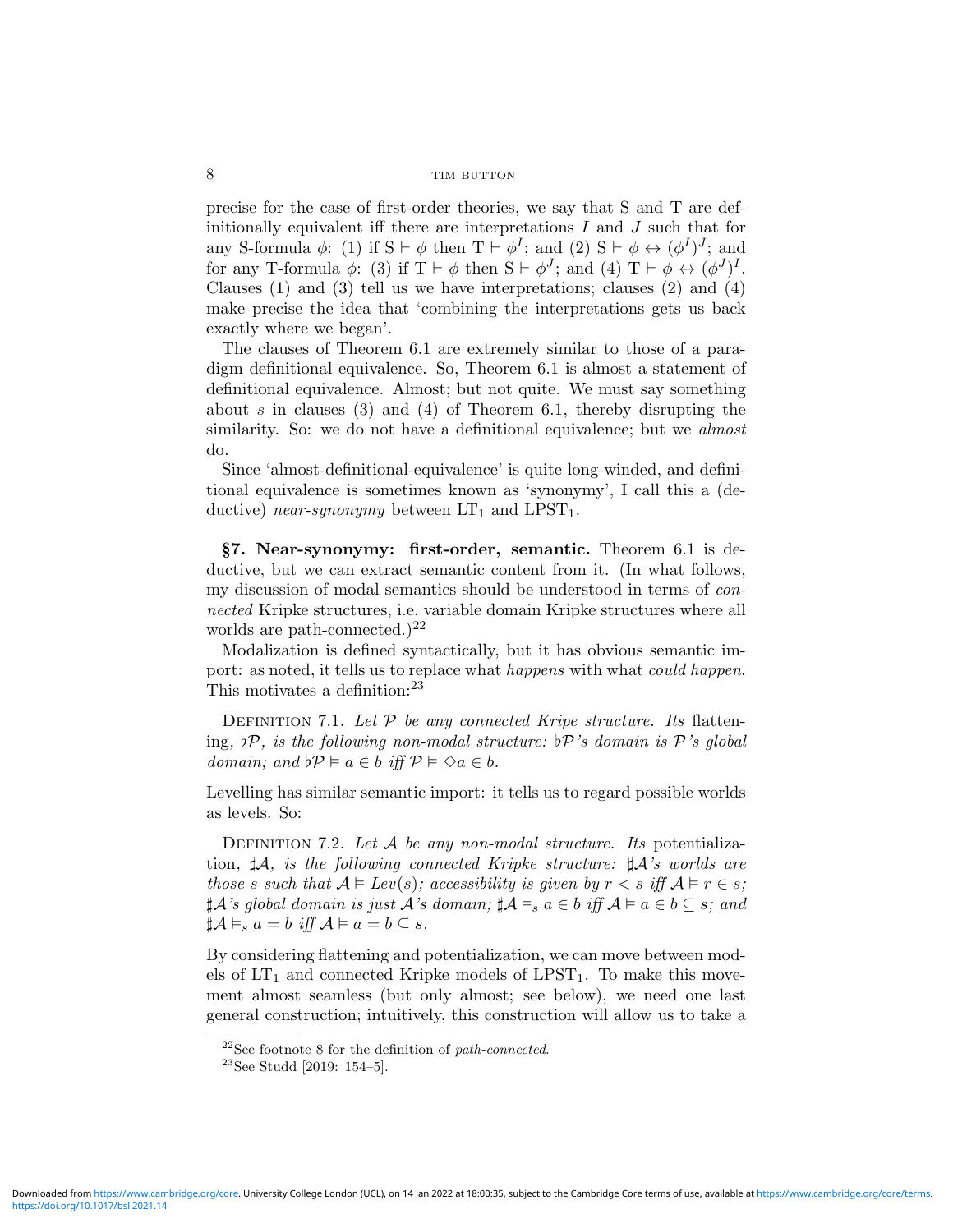Kripke structure,  $P$ , and create a new structure,  $P_f$ , by disrupting the  $\check{\text{identities}}$  of  $\mathcal{P}\text{'s}$  worlds (and perhaps duplicating some worlds):

DEFINITION 7.3. Let  $P$  be any connected Kripke structure. Let  $f$  be any surjection whose range is  $\mathcal{P}'s$  set of worlds. Then  $\mathcal{P}_f$  is the following connected Kripke structure:  $\mathcal{P}_f$ 's set of worlds is dom(f); accessibility is given by  $\mathbf{v} < \mathbf{w}$  in  $\mathcal{P}_f$  iff  $f(\mathbf{v}) < f(\mathbf{w})$  in  $\mathcal{P}_f$ ;  $\mathcal{P}_f$  has the same global domain as P; and  $P_f \vDash_{\mathbf{w}} R(\vec{a})$  iff  $P \vDash_{f(\mathbf{w})} R(\vec{a})$  for all R (including identity).

We now have the following result (see  $\S B.2$ ):<sup>24</sup>

THEOREM 7.4.

(1) If  $\mathcal{P} \models \text{LPST}_1$ , then  $\flat \mathcal{P} \models \text{LT}_1$ 

(2) If  $\mathcal{P} \models \text{LPST}_1$ , then there is a surjection f such that  $\mathcal{P} = (\sharp \flat \mathcal{P})_f$ 

(3) If  $A \models LT_1$ , then  $\sharp A \models LPST_1$ 

(4) If  $A \models \mathop{\rm LT}\nolimits_1$ , then  $A = \flat \sharp A$ 

This is a semantic reworking of Theorem 6.1. Consequently, it is *almost* a statement of (semantic) definitional equivalence. Recall that, roughly speaking, two theories are definitionally equivalent iff each interprets the other, and that combining the interpretations gets us back exactly where we began. In §6, I precisely defined this idea for (non-modal) first-order theories in deductive terms. The same idea can be defined in semantic terms. To say that S and T are definitionally equivalent is to say that they (respectively, and uniformly from interpretations) define operations, q and h, such that: if  $\mathcal{B} \models T$ , then both (1)  $q\mathcal{B} \models S$  and (2)  $\mathcal{B} = hq\mathcal{G}$ ; and if  $A \models S$ , then both (3)  $hA \models T$  and (4)  $A = ghA$ . Clauses (1) and (3) tell us that we have interpretations; clauses (2) and (4) make precise the idea that 'combining the interpretations gets us back exactly where we began'.

Theorem 7.4 has a very similar shape. So it is almost a (semantic) statement of definitional equivalence between  $LT_1$  and  $LPST_1$ . Again, though: almost, but not quite. Clause (2) of Theorem 7.4 does not tell us that  $P = \sharp \flat P$ , as a definitional equivalence would require, but introduces a slight wrinkle. So I will say that we have a semantic near-synonymy.

The wrinkle I just mentioned is unavoidable. Fix some  $\mathcal{O} \models \text{LPST}_1$  and f so that  $\mathcal{O} \neq \mathcal{O}_f$ . Clearly  $\flat \mathcal{O} = \flat(\mathcal{O}_f)$ , so that  $\sharp \flat \mathcal{O} = \sharp \flat(\mathcal{O}_f)$ ; so we cannot in general have that  $P = \sharp \mathcal{P}$ . Moreover, this scarcely depends upon the specific definitions of flattening and potentialization; it is an inevitable consequence of the fact that modal semantics has an extra degree of freedom compared with non-modal semantics (the 'identities' of worlds, which  $f$  can disrupt).

<sup>&</sup>lt;sup>24</sup>Clause (2) requires linearity, since  $\flat \mathcal{P}$  has well-ordered levels.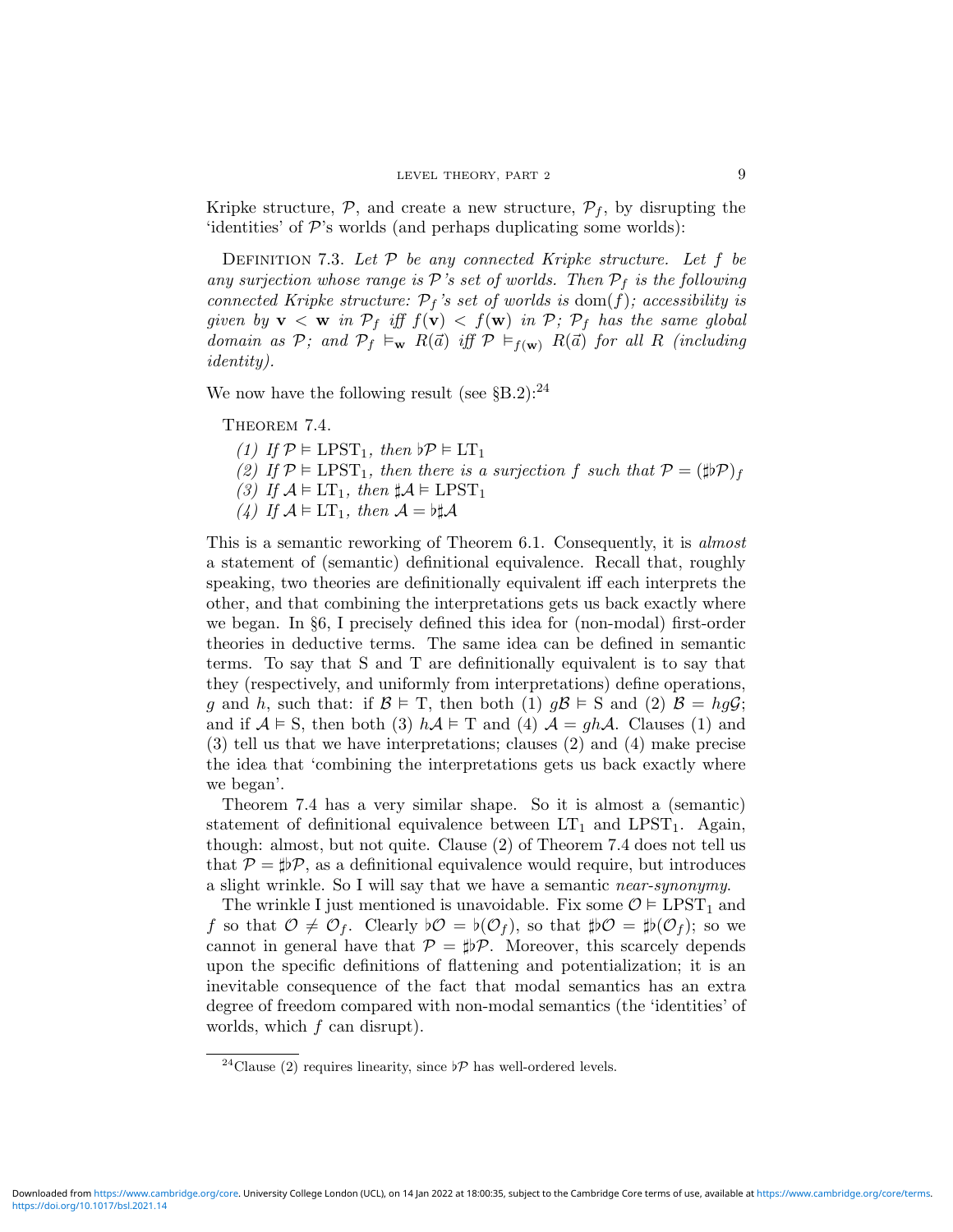§8. Near-synonymy: second-order. I have outlined near-synonymies for the first-order theories  $LT_1$  and  $LPST_1$ . I now want to consider nearsynonymies for the second-order theories.

In what follows, I assume that LT's (non-modal) background logic treats second-order identity as co-extensionality, i.e.  $\forall F \forall G (\forall \vec{x}(F(\vec{x}) \leftrightarrow G(\vec{x})) \rightarrow$  $F = G$ . Similarly, I assume that all potentialists treat second-order identity as co-intensionality, i.e.:

Coint  $\forall F \Box \forall G (\Box \forall x_1 \ldots \Box \forall x_n (\Diamond F(\vec{x}) \leftrightarrow \Diamond G(\vec{x})) \rightarrow \Diamond F = G)$ 

To take things further, though, I must separately consider two different approaches to second-order entities: *necessitism* and *contingentism*.<sup>25</sup>

8.1. Second-order necessitism. Second-order necessitism treats secondorder entities as necessary existents. We can implement this formally via these axioms:

 $\mathbf{Ex}_{n}$  E(F), for any second-order variable 'F' **Comp**<sub>n</sub>  $\exists F\Box\forall x_1 \ldots \Box\forall x_n(\Diamond F(\vec{x}) \leftrightarrow \Diamond \phi)$ , for any formula  $\phi$  not

containing  $F'$ 

**Inst**<sub>n</sub>  $\forall F \Box \forall x_1 \ldots \Box \forall x_n (\Diamond F(\vec{x}) \rightarrow \Box ((E(x_1) \land \ldots \land E(x_n))) \rightarrow$  $F(\vec{x}))$ 

The scheme  $Ex_n$  guarantees that every second-order entity is a necessary existent. Comp<sub>n</sub> is a kind of potentialized Comprehension principle. Then  $Inst<sub>n</sub> guarantees that second-order entities have their instances essentially$ (cf. Mem $\Diamond$ ).

Let  $LPST_n$ , for necessitist-LPST, add these axioms and Coint to LPST.<sup>26</sup> Unsurprisingly, our earlier results are easily extended, to show that LT and  $LPST_n$  are deductively and semantically near-synonymous (see Theorems B.2 and B.6).

8.2. Second-order contingentism. In contrast with necessitism, secondorder contingentism holds that a second-order entity exists iff all its (possible) instances do. Contingentists will therefore spurn  $Ex_n$ , Inst<sub>n</sub>, and Compn, and instead adopt:

 $\mathbf{Ex}_{\rm c} \triangle E(F)$ , for any second-order variable 'F'

 $\text{Inst}_{\text{c}} \ \forall F \Box \forall x_1 \ldots \Box \forall x_n (\Diamond F(\vec{x}) \to \Box (\text{E}(F) \to F(\vec{x})))$ 

retaining plain-vanilla Comprehension. Call the result  $LPST<sub>c</sub>$ , for contingentist-LPST.

Potentialists who treat (monadic) second-order quantification as plural quantification are likely to be contingentists.<sup>27</sup> After all, necessitism

 $^{25}\mathrm{I}$  use 'necessitism' and 'contingentism' in roughly Williamson's [2013] sense, though note that the relevant modality here is potentialist.

 $^{26}$ Note that we retain plain vanilla Comprehension; see footnote 5.

 $27$ This is Boolos's [1984] suggested interpretation of monadic second-order logic. For the link to contingentism, see Williamson [2013: 249] and Studd [2019: 157–62]. The discussion in this paragraph closely follows Studd.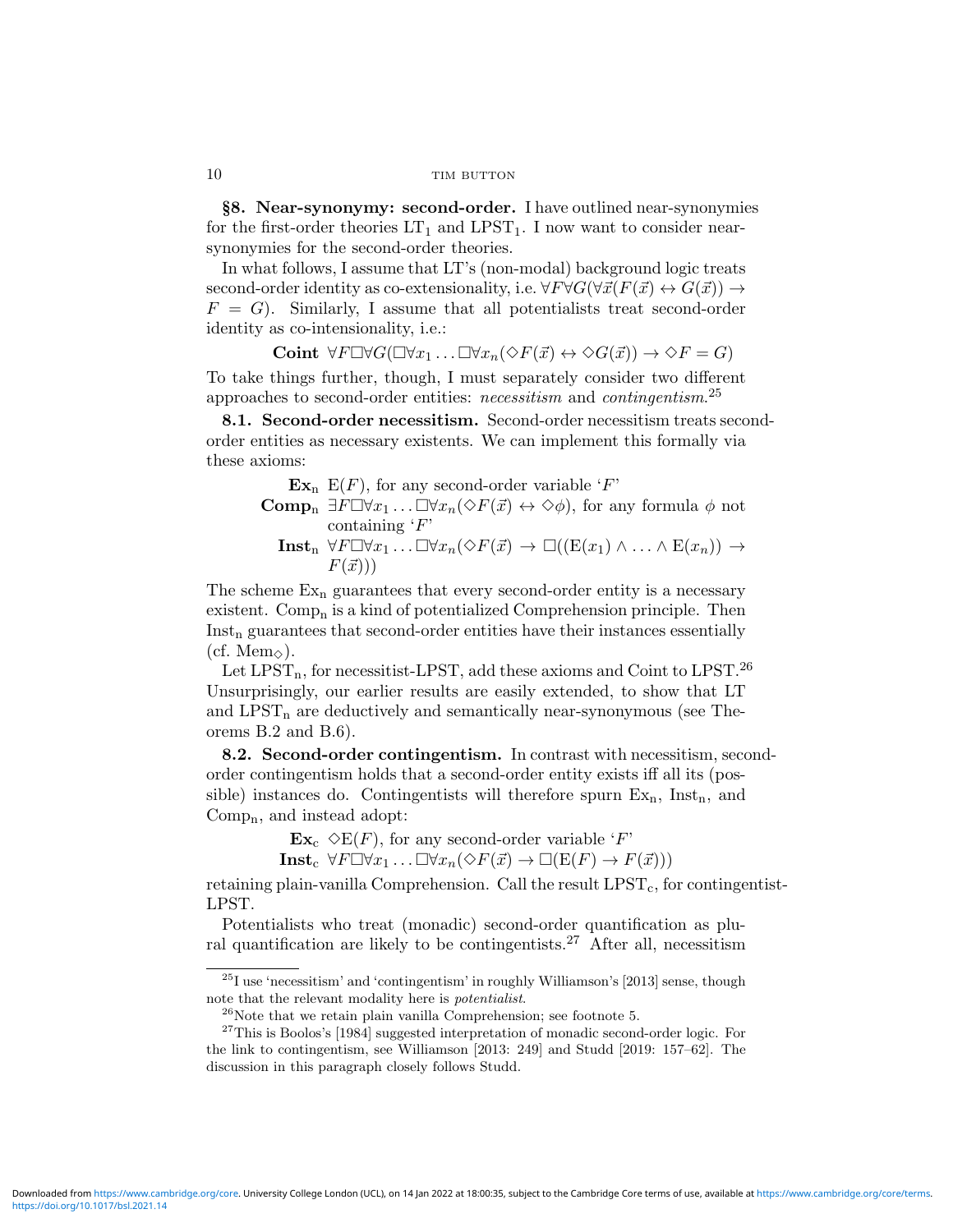proves  $\exists F\neg \Diamond \exists a \Box \forall x (\Diamond F(a) \leftrightarrow \Diamond x \in a)$ ; read plurally, this contradicts the Maximality Thesis, that any sets can form a set (see §1). Moreover, the same example establishes that LT and  $LPST_c$  are not deductively near-synonymous. After all, LT proves  $\exists F\neg \exists a \forall x (F(a) \leftrightarrow x \in a)$ , whose modalization will contradict the Maximality Thesis.

Instead,  $LPST_c$  is deductively and semantically near-synonymous with a weakened version of LT. To obtain this weakening, note that contingentists, in effect, restrict second-order entities to the worlds at which their instances occur. Since worlds go proxy for levels, the non-modal equivalent should restrict second-order entities to those which are bounded by levels. Specifically, let  $\vec{x} \subseteq s$  abbreviate  $(x_1 \subseteq s \land \dots \land x_n \subseteq s)$ , and let  $F \sqsubseteq s$  abbreviate  $\forall \vec{x}(F(\vec{x}) \rightarrow \vec{x} \subseteq s)$ . Then bounded Level Theory, LT<sub>b</sub>, is the theory whose axioms are Extensionality, Separation, Stratification, and:

Strat<sub>b</sub>  $\forall F(\exists s : Lev)F \sqsubseteq s$ **Comp**<sub>b</sub>  $(\forall s : Lev)(\exists F \sqsubseteq s)(\forall \vec{x} \subseteq s)(F(\vec{x}) \leftrightarrow \phi)$ , for any  $\phi$  not containing  $\cdot$ F'

with  $Comp_b$  *replacing* the usual Comprehension scheme. Our earlier results can then be extended, to show that  $LPST_c$  and  $LT_b$  are nearsynonymous, both deductively and for a Henkin semantics (see Theorems B.3 and B.7).

So far, deductive and semantic results have gone hand-in-hand. However, they can be prised apart, by considering full semantics for secondorder logic. For non-modal structures, full (actualist) semantics treats the (monadic) second-order domain as the powerset of the first-order domain. For connected Kripke structures, full contingentist semantics treats a world's (monadic) second-order domain as the powerset of that world's first-order domain. This full semantics is sufficiently rich, that  $LPST_c$  is not merely near-synonymous with  $LT_b$ , but with LT *itself* (see Theorem B.8).

§9. The significance of the near-synomies. This table summarises the near-synonymies of §§6–8:

|                 |                           | deductive semantic |           |
|-----------------|---------------------------|--------------------|-----------|
| LT <sub>1</sub> | $L\mathrm{PST}_1$         |                    |           |
| LT.             | $LPST_n \quad \checkmark$ |                    |           |
| LT <sub>b</sub> | $L\text{PST}_c$           |                    |           |
| LТ              | $LPST_c$                  |                    | full only |

To appreciate the significance of these results, consider Paula, a potentialist who uses linear time as an heuristic for her favourite mathematical modality. Paula admires the mathematical work undertaken within  $ZF_1$ . However, she regards  $ZF_1$  as lamentably *actualist*, since it lacks modal operators. Fortunately, there is an extension of  $LPST_1$ —call it  $LPZF_1$ —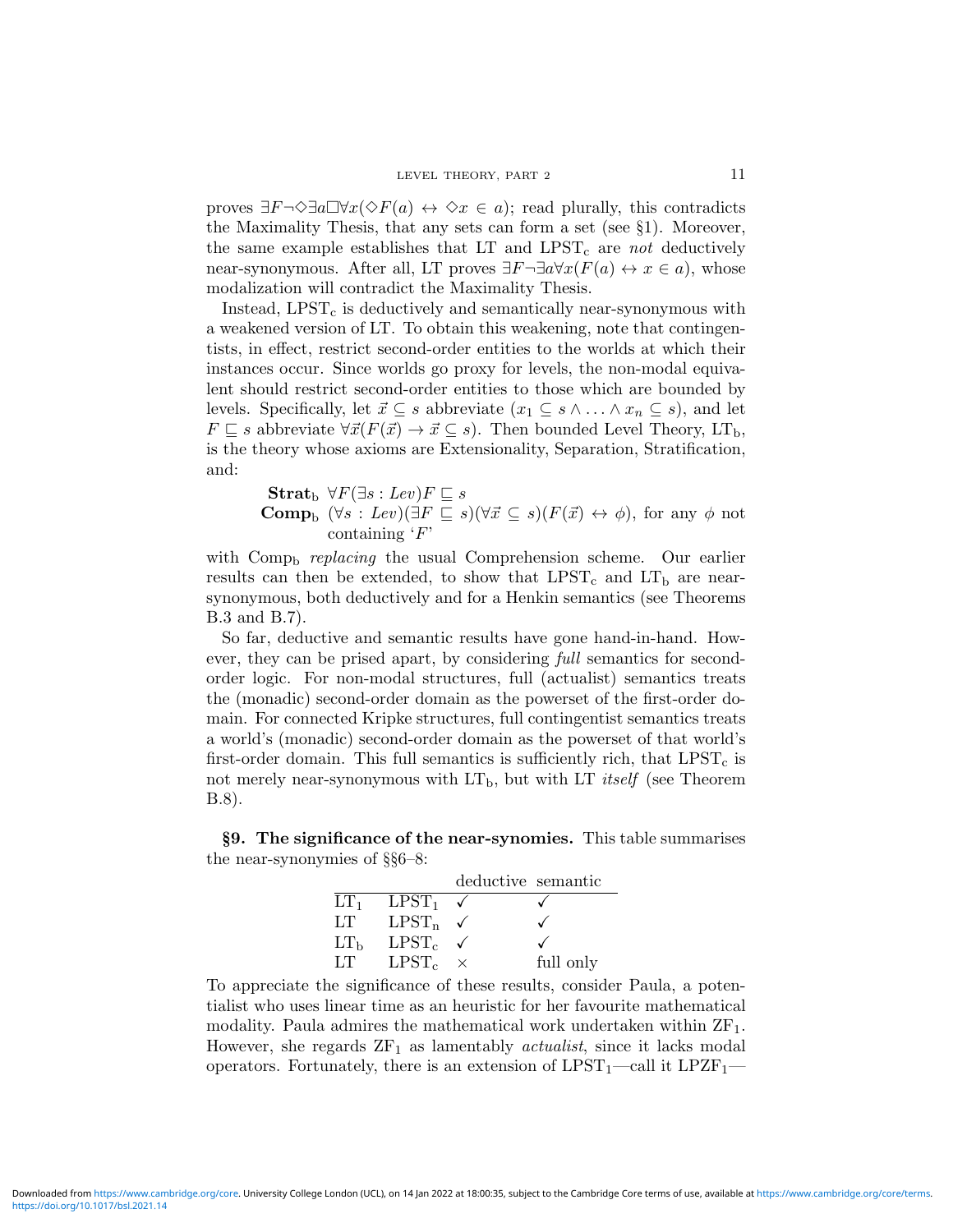which is near-synonymous with  $ZF_1$ .<sup>28</sup> Leaning on this near-synonymy, Paula can regard (worryingly actualist)  $ZF_1$  as a notational-variant of (reassuringly potentialist)  $LPZF_1$ . Indeed, by modalization and levelling, Paula can move fluidly between  $ZF_1$  and  $LPZF_1$ .

The same idea cuts the other way. Actualist Alan may initially be somewhat perplexed by the boxes and diamonds which pepper Paula's work. But Alan need not remain confused for long: modalization and levelling allow him to make perfect sense of Paula, as using a notationalvariant of  $ZF_1$ .

9.1. Outlining an Equivalence Thesis. The ease with which Paula and Alan can communicate with each other, despite their philosophical differences, suggests a further thought:

The Potentialist/Actualist Equivalence Thesis. Actualism and potentialism do not disagree; they are different but equivalent ways to express the same facts.

Putnam was the foremost proponent of such a Thesis.<sup>29</sup> I will say more about Putnam in §9.4; first, I want to assess the Equivalence Thesis directly. Specifically, I want to consider the following, concrete argument for the Equivalence Thesis:

- (a) LT correctly axiomatizes the idea of an actual hierarchy of sets.
- (b) LPST correctly axiomatizes the idea of a (linear) potential hierarchy of sets.
- (c) Theories like LT and LPST are near-synonymous.
- So: the Equivalence Thesis obtains.

I am very sympathetic to this argument. However, I am not yet certain of its soundness. In the remainder of this section, I will explain how the argument is best resisted, but also suggest that the Equivalence Thesis remains plausible in the face of such resistance.

The first two premises of the argument are perfectly secure: I established (a) in Pt.1  $\S1-5$ , and (b) in  $\S1-4$  of this paper. But I should emphasise the caveat in (b). Whilst every potentialist should accept PST, embracing linearity requires a further step. So: this argument for the Equivalence Thesis can be resisted, straightforwardly, by denying that potentialists can/should assume linearity.

Premise (c), however, contains a sneaky weasel-clause, 'theories like ... '. I will criticise this weaseling in §9.3. My more pressing concern,

<sup>&</sup>lt;sup>28</sup>Let LPZF<sub>1</sub> = LPST<sub>1</sub> ∪ { $\phi^{\diamond}$  :  $\phi \in \text{ZF}_1$ }; the near-synomyny holds as LT<sub>1</sub> ⊂ ZF<sub>1</sub> (see Pt.1 §7).

 $^{29}$  Putnam [1967: 8–9] specifically uses the phrase 'the same facts'.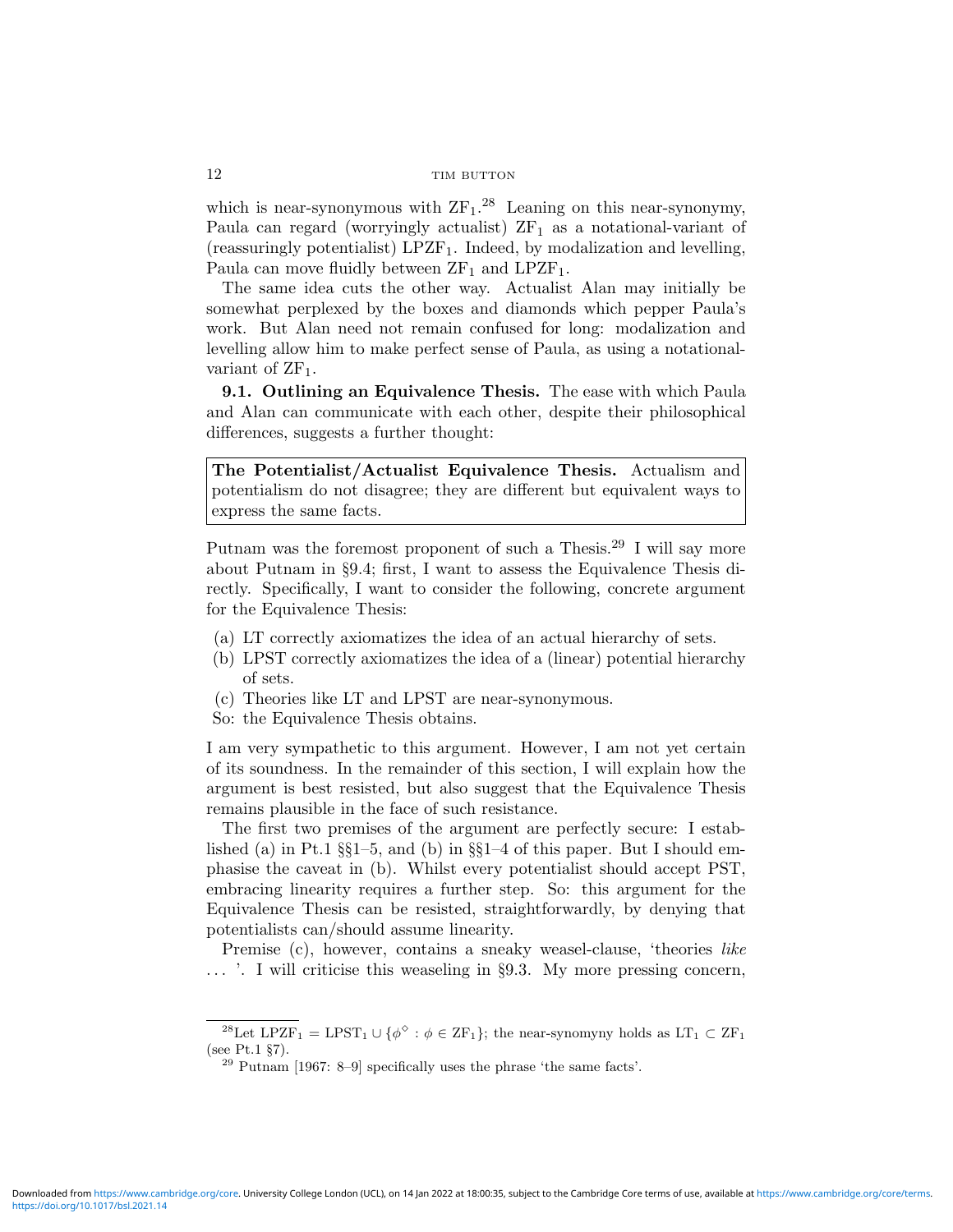though, is whether we could even hope to infer the Equivalence Thesis from  $(a)-(c).^{30}$ 

9.2. On drawing philosophical conclusions from formal equivalences. Near-synomy is an extremely tight, formal, equivalence between modal and non-modal theories. Still, theories can be a equivalent in some purely *formal* sense, whilst being non-equivalent in *other* important senses.

To illustrate, suppose Noddy systematically calls red things 'green' and green things 'red'. Defining interpretations by swapping colourpredicates, Noddy's theory of the empirical world may be definitionally equivalent with my own. Still, if we hold fixed the interpretation of colour-predicates, then we will say that Noddy's theory is simply mistaken; Noddy says 'grass is red', but grass is green.

This noddy example illustrates a simple moral: whether formally equivalent theories 'express the same facts' depends upon how firmly we have pinned down the interpretation of the theories' expressions. In the case of Noddy, the relevant expressions colour-predicates. In discussing the Potentialist/Actualist Equivalence Thesis, the relevant expressions are quantifiers and modal operators. And this indicates how discussions of the Equivalence Thesis are likely to play out.

Suppose you think that we have a firm grasp on the concepts used within the metaphysics of mathematics. In particular, suppose you are convinced that there is a clear difference in meaning between 'there is' and 'there could be' (as used by potentialists), which does not depend upon their use in any particular formal theories. The near-synonymies essentially ask you to move between what 'there is' and what 'there could be'. Given your prior conviction, you will regard this as a change in subject matter. So you will insist that actualism and potentialism make different claims, and reject the Equivalence Thesis.

Suppose instead, though, that you embrace a rather different attitude. You think that, in advance of any particular formal theorising, it is not entirely clear how one might go about distinguishing between the meanings of 'there is' and 'there could be' (in mathematical contexts). Indeed, you think that any differences in their meaning would have to be revealed by differences in their use. In that case, you will likely find the argument of §9.1 extremely compelling. After all, the near-synonymies establish that there is no significant difference between '∃' in  $LT_1$  and ' $\diamond$ ∃' in LPST<sub>1</sub>.<sup>31</sup>

<sup>30</sup> Button and Walsh [2018: §§5.6, 5.8, 14.7] offer some complementary thoughts, about the difficulties of drawing phliosophical conclusions from formal equivalences.

<sup>31</sup> Soysal [2020: 588] makes a similar point against any potentialists who treat mathematical possibility as a primitive notion. However, Soysal states that 'the potential and [actual] iterative hierarchies are isomorphic, and modal and non-modal set theories are mutually interpretable'. Mutual interpretability is insufficient to support this point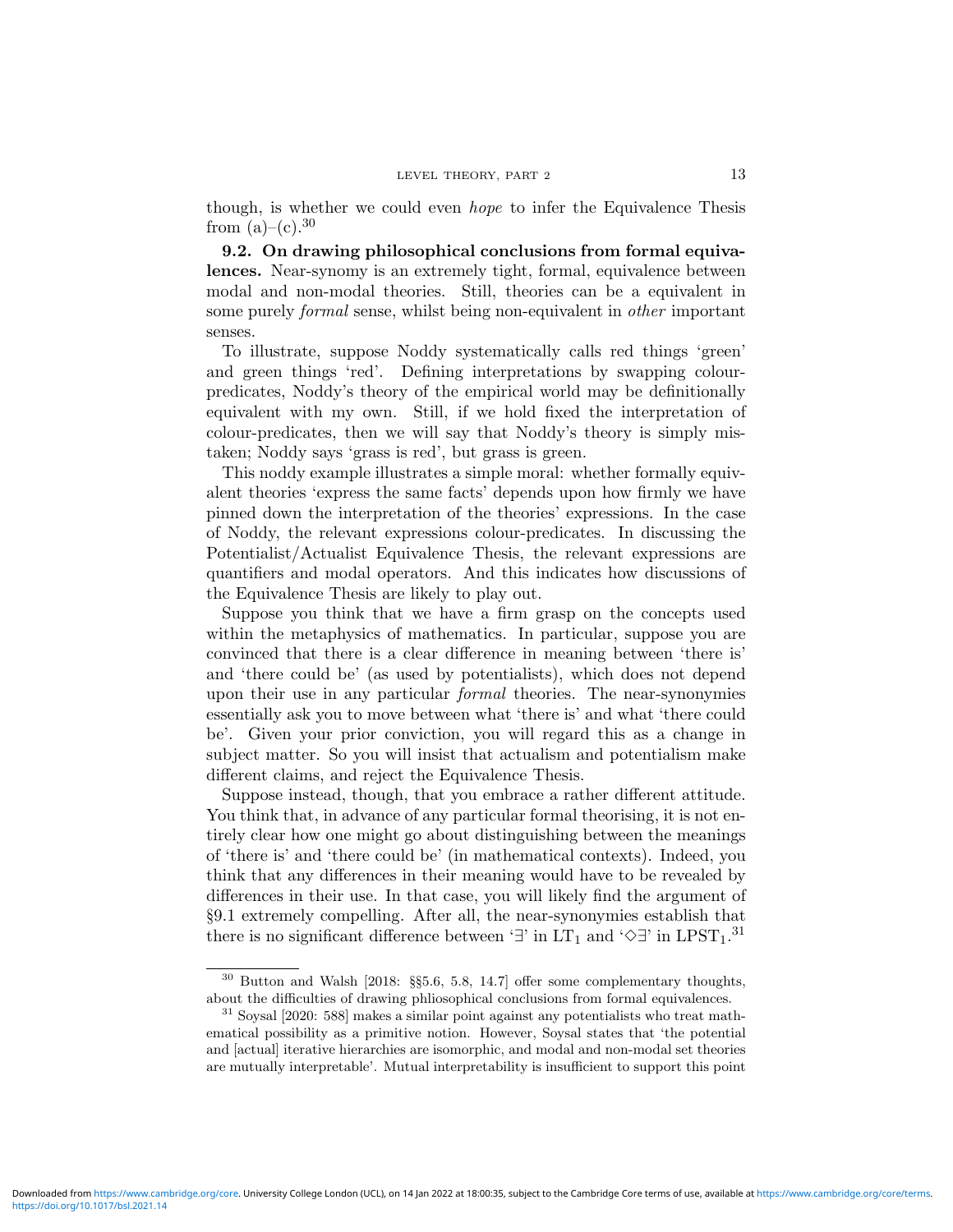**9.3. Equivalence and contingentist-potentialism.** The case of  $LT<sub>1</sub>$ and  $LPST<sub>1</sub>$  is, though, the very simplest case. The situation concerning second-order theories is more complicated, and this merits scrutiny.

Consider Edna, a potentialist who (i) embraces contingentism and (ii) thinks that time is endless, who also (iii) uses second-order logic, whilst (iv) eschewing the full semantics. So Edna embraces an extension of  $LPST<sub>c</sub>$ .<sup>32</sup> As we saw in §8.2, though, this theory is *not* near-synonymous (whether deductively or using Henkin semantics) with an extension of LT; we must retreat to  $LT<sub>b</sub>$ . Edna therefore takes issue with the weaselclause in premise (c) of the argument for the Equivalence Thesis. Indeed, she goes further, rebutting the argument as follows: actualists will insist that  $\exists F\neg \exists a \forall x (F(x) \leftrightarrow x \in a)$ ; the modalization of this claim is  $\Diamond \exists F \neg \Diamond \exists a \Box \forall x (\Diamond F(x) \leftrightarrow \Diamond x \in a)$ ; this is inconsistent with her favourite potentialist set theory; so potentialism and actualism genuinely *disagree*.<sup>33</sup>

This rebuttal of the Equivalence Thesis is exactly as strong as our grasp on the relevant ideology. If we have a firm grasp of Edna's intended potentialist modality (independently of the formalism), and how that modality contrasts with actuality, and of the sense of (higher-order) quantification, and why contingentism (but not the use of full second-order semantics) is suitable, then Edna's rebuttal will succeed. For, in that case, attempts to move between discussing what 'there is' and what 'there could be' will amount to a change in truth-value, and therefore also a change in subject matter. But if our grasp of the relevant ideology is insufficiently firm, then Edna's worry will melt away. Edna, then, presents us with an interesting way to resist the Equivalence Thesis, which dovetails with the line of resistance offered in §9.2.

The upshot is that the failure or success of the Equivalence Thesis turns on whether potentialists can supply us with a sufficiently firm grasp of their favoured metaphysical-mathematical-modal concepts. I am genuinely unsure whether they can, but I cheerfully present this as a challenge.

9.4. Putnam on the equivalence of modal and non-modal theories. To conclude my discussion of the Equivalence Thesis, I want to revisit Putnam. As mentioned in §9.1, the Thesis is hugely indebted to Putnam, who claimed in 1967 that modal and non-modal theories are 'equivalent'. However, it is worth emphasizing a few of the differences between Putnam's 1967 claim and my Equivalence Thesis.

<sup>(</sup>see the Second point of §9.4); and it is imprecise to describe potentialist and actualist hierarchies as isomorphic. Soysal's point is better made by appealing to near-synonymy.

 $32$ See §C for details of Edna's theory. By the results of §8 and §C, if Edna drops any of (i)–(iv), then her favourite theory will be near-synonymous (in some salient sense) with LT itself, rather than  $LT<sub>b</sub>$ .

 $33$ Thanks to Geoffrey Hellman and Øystein Linnebo for raising concerns along these lines.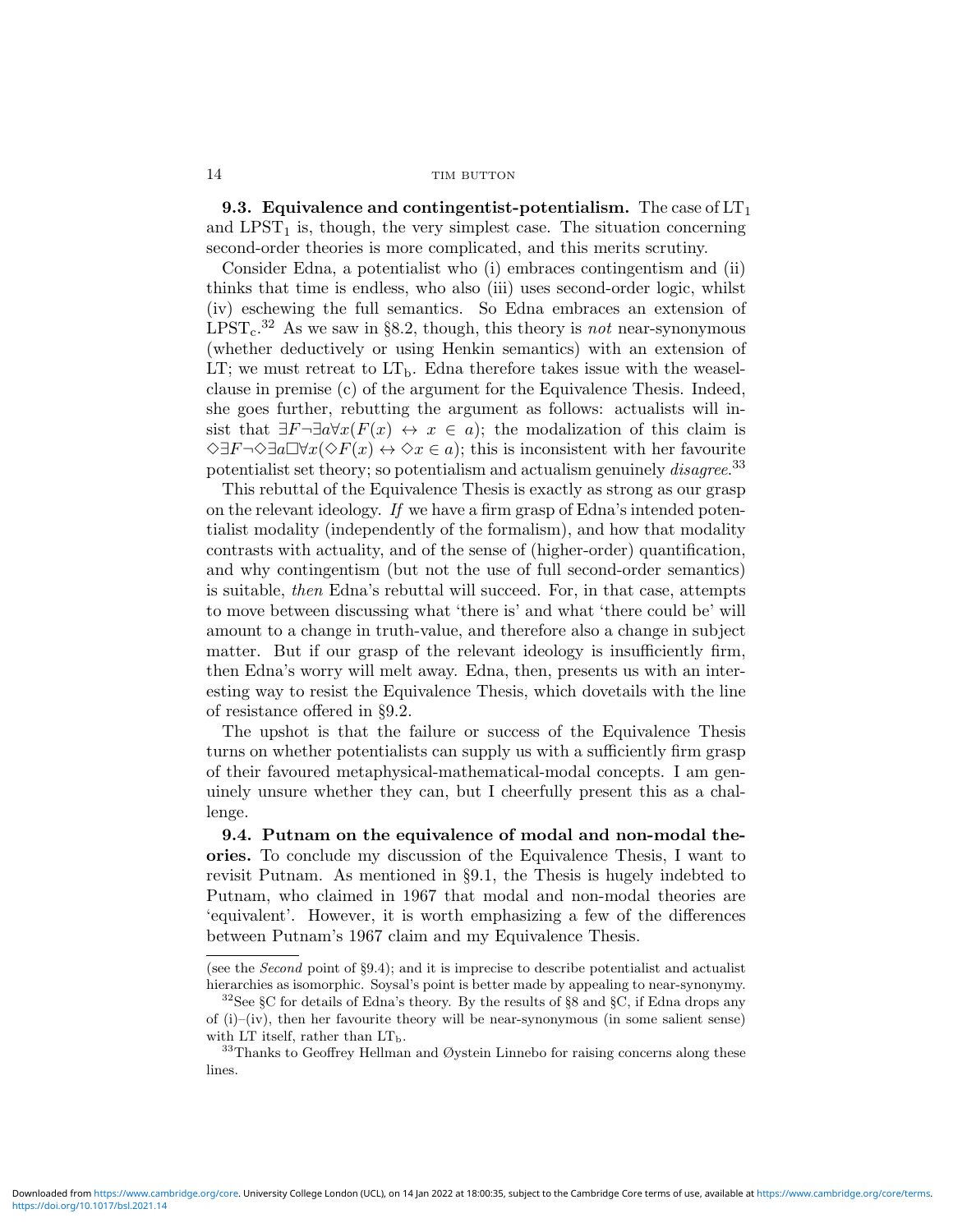First. Putnam did not say much about the modality he had in mind, except to connect  $\Diamond$  with possible 'standard concrete models for Zermelo set theory'.<sup>34</sup> My discussion is restricted to a potentialist modality, though I have deliberately left room for various different versions of potentialism.<sup>35</sup>

Second. Putnam did not precisely define the formal notion of 'equivalence' he had in mind. He sometimes considers the *mutual interpretability* of modal and non-modal theories;<sup>36</sup> but mutual interpretability is far too weak to sustain anything like the Equivalence Thesis.<sup>37</sup> By contrast, my formal notion of 'equivalence' is near-synonymy.

Third. Putnam ultimately retracted his version of the Equivalence Thesis.<sup>38</sup> He claimed that mathematics is 'about proofs, ways of conceiving of mathematical problems, mathematical approaches, and much more', and worried that his interpretation would not preserve such things. Now, these considerations might tell against Putnam's 1967 claim; but they only highlight the plausibility of my Equivalence Thesis. My near-synonymies simply formalize the intuitive and obvious point that LT's levels simulate LPST's possible worlds, and vice versa (see §5); this simulation straightforwardly preserves proofs; and this is precisely why it is so plausible that LT and LPST do not really differ over 'ways of conceiving mathematical problems, mathematical approaches', or anything else that matters.

Fourth. Having decided that modal and non-modal formulations of set theory genuinely disagree, Putnam came to favour the former, on the grounds that non-modal set theories face 'a generalization of a problem first pointed out by Paul Benacerraf . . . e.g. are sets a kind of function or are functions a sort of set?'<sup>39</sup> Again, this might detract from Putnam's 1967 claim, but it has no force against my Equivalence Thesis. If LT and LPST are equally good in all other regards—as I think they might be—then choosing potentialism (with its distinctive modality) over actualism (with its distinctive ontology) is exactly as arbitrary as saying that functions are a kind of set (rather than vice versa).

<sup>34</sup> Putnam [1967: 20–1].

 $35$  Linnebo [2018a: 262–6] offers good reasons to suggest that Putnam should have considered a potentialist modality.

 ${}^{36}E.g.$  Putnam [1967: 8] 'the primitive terms of each admit of definition by means of the primitive terms of the other theory, and then each theory is a deductive consequence of the other.'

 $37$  Linnebo [2018a: 260–2] makes this point. To bring it out in another way, note that PA and PA +  $\neg Con(PA)$  are mutually interpretable, but are surely not equivalent ways to express the same facts.

<sup>38</sup> Putnam [2014: 11.Dec.2014].

<sup>39</sup> Putnam [2014: 13.Dec.2014].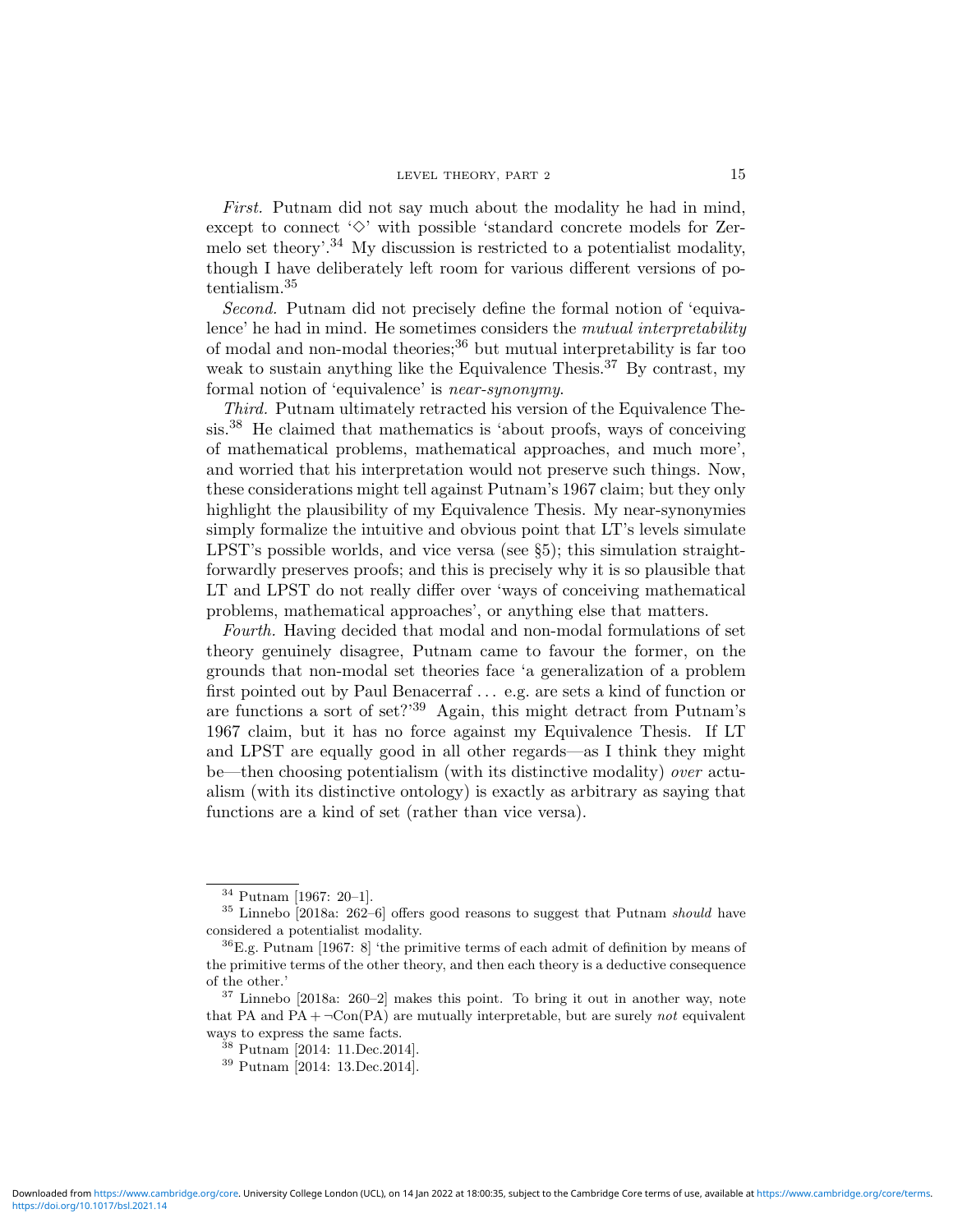§10. Conclusion, and predecessors. The Tensed Story articulates the bare idea of a potential hierarchy of sets. PST axiomatizes that bare idea. Whilst it takes no stance on the height of any potential hierarchy, it ensures persistence and well-foundedness. Moreover, versions of PST are near-synonymous with versions of the non-modal theory LT. And these near-synonymies both sharpen and leave plausible the idea that there is no deep difference between actualism and potentialism.

I will close this paper by comparing PST with some alternative potentialist set theories.

10.1. Parsons and Linnebo. In formulating their modal set theories, Parsons and Linnebo do not use a temporal logic.<sup>40</sup> Instead, they use a single modal operator,  $\diamond$ , whose background logic is S4.2, and which can be glossed as 'now and henceforth'.

The asymmetry of this operator generates a deep expressive problem.<sup>41</sup> Stated non-modally: there is a stage (the initial stage) at which nothing has any members. Potentialists should therefore want to be able to prove: possibly, nothing has any members, i.e.  $\Diamond \forall x \forall y \ x \notin y$ . But this cannot be a theorem for Parsons or Linnebo. To see why, suppose otherwise; then  $\Box \Diamond \forall x \forall y \ x \notin y$  is also a theorem, by Necessitation; but this is catastrophic, for it catastrophically entails that there is always a later moment at which nothing has any members.

This problem does not arise in PST. There,  $\diamond$  obeys S5, and PST proves  $\Diamond \forall x \forall y \ x \notin y$ .

10.2. Studd. In using a tensed logic to formulate PST, I am entirely endebted to Studd. Moreover, Studd proves a result like Theorem 6.1 for his modal set theory, MST. So my PST is similar to Studd's MST, and owes a great deal to it. However, it is worth noting differences.

The minor difference concerns our versions of Priority $\epsilon$ . Studd's MST has: all of a's members are found *together* before a is found.<sup>42</sup> My PST has: each of  $a$ 's members is found before  $a$  is found. The slight difference emerges only at limit worlds:  $43$  in Studd's MST, a exists at a limit world iff a existed earlier; in my PST,  $a$  exists at a limit world iff all of  $a$ 's members existed earlier.

The major difference concerns the richness of Studd's modal schemes. Studd's MST explicitly adopts modal axioms which guarantee linearity,

<sup>40</sup> Parsons [1977] [1983] and Linnebo [2013] [2018b: ch.12].

 $^{41}$ For related problems, see Studd [2013: 723-4] [2019: 169-71].

<sup>42</sup> Studd [2013: 712] [2019: 164–5].

<sup>&</sup>lt;sup>43</sup>Where **w** is a limit world iff  $(\forall u < w) \exists v(u < v < w)$ .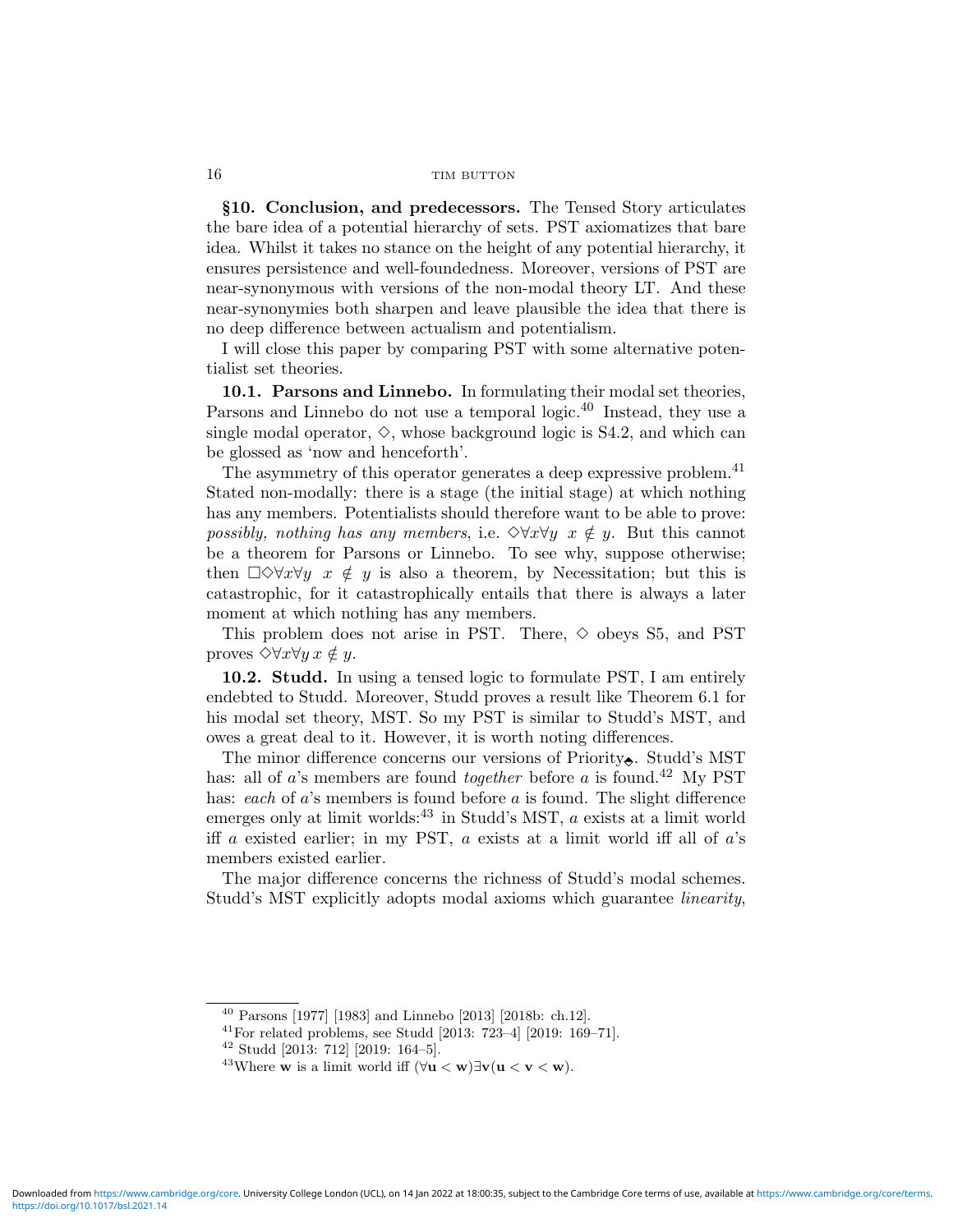persistence, well-ordering, and that time is endless.<sup>44</sup> My PST only assumes past-directedness, and instead *proves* persistence and well-foundedness (see §4). Proof has three virtues over explicit assumption. First: my PST is considerably leaner than Studd's MST. Second: it will be strictly easier for potentialists to try to explain why they are entitled to assume pastdirectedness, than to try to justify Studd's richer assumptions.<sup>45</sup> Third: as in §4, the proofs of persistence and well-foundedness show 'how little choice there is in setting up' a potential hierarchy.

Appendix A. Elementary results concerning PST. The time has come to prove the results stated in Part 2. I will start with some elementary results within PST, building up to Theorem 4.1 of §4. My proofs are semantic, relying on standard soundness and completeness results for (connected) Kripke frames. I use bold letters,  $\mathbf{w}, \mathbf{v}, \mathbf{u}, \ldots$ , for arbitrary worlds (note that this differs from my use of bold letters in Pt.1 and Pt.3).

In what follows, we must not assume that expressions like  $\{x : \phi(x)\}$ are rigid designators; we should read ' $a = \{x : \phi(x)\}$ ' as abbreviating  $\forall x(x \in a \leftrightarrow \phi(x))$ ', which may be true in one world and false in another. Similarly, recall that ' $a = \P b$ ' abbreviates ' $\forall x (x \in a \leftrightarrow \exists c (x \subseteq c \in b))$ '.

I start with two very elementary results:

Lemma A.1 (PST). Extensionality holds.

PROOF. Fix a and b at w, and assume  $\models_w \forall x (x \in a \leftrightarrow x \in b)$ . Fix x at world **u**, now  $\vDash_{\mathbf{u}} \Diamond x \in a$  iff  $\vDash_{\mathbf{w}} x \in a$  (by  $\text{Mem}_\Diamond$ ) iff  $\vDash_{\mathbf{w}} x \in b$  iff  $\vDash_{\mathbf{u}} \Diamond x \in b$ ; so  $\vDash_{\mathbf{u}} \Diamond a = b$  by Ext<sub> $\diamond$ </sub>. Hence  $\vDash_{\mathbf{w}} a = b$ .

Lemma A.2 (PST). Separation holds.

PROOF. Using Comprehension, let G be given by  $\forall x(G(x) \leftrightarrow (F(x) \land F(x)))$  $x \in a$ ). If  $G(x)$ , then  $\triangle E(x)$  by Priority, so some  $b = \{x : G(x)\}$  ${x \in a : F(x)}$  exists by Spec.  $\rightarrow$ 

Since PST proves Extensionality and Separation, it proves the key results of Pt.1 §3, concerning the well-ordering of levels, in the sense of Pt.1 Definition 2.2. This next result establishes that all of the key notions of that Definition are (weakly) rigid:

<sup>44</sup> Studd [2013: 704] [2019: 152, 252] guarantees persistence via Barcan-formulas; see also Linnebo [2013: 210] [2018b: 207]. Studd [2013: 702–4] [2019: 152, 251– 2] guarantees well-ordering via a Löb-scheme; Parsons [1977: 296] [1983: 318] and Linnebo [2013: 216] [2018b: 206] guarantee well-ordering via non-modal means.

<sup>&</sup>lt;sup>45</sup>To illustrate: Studd [2013: 144–53] glosses  $\blacksquare$  as 'however the lexicon is interpreted by succeeding interpretations' and  $\Box$  as 'however the lexicon is interpreted by preceding interpretations'. I worry that Studd does not manage to show that, so glossed, these operators should obey the schemes for linearity, persistence, or well-ordering. However, past-directedness might well be justifiable; and from there we can prove persistence and well-foundedness, via Theorem 4.1.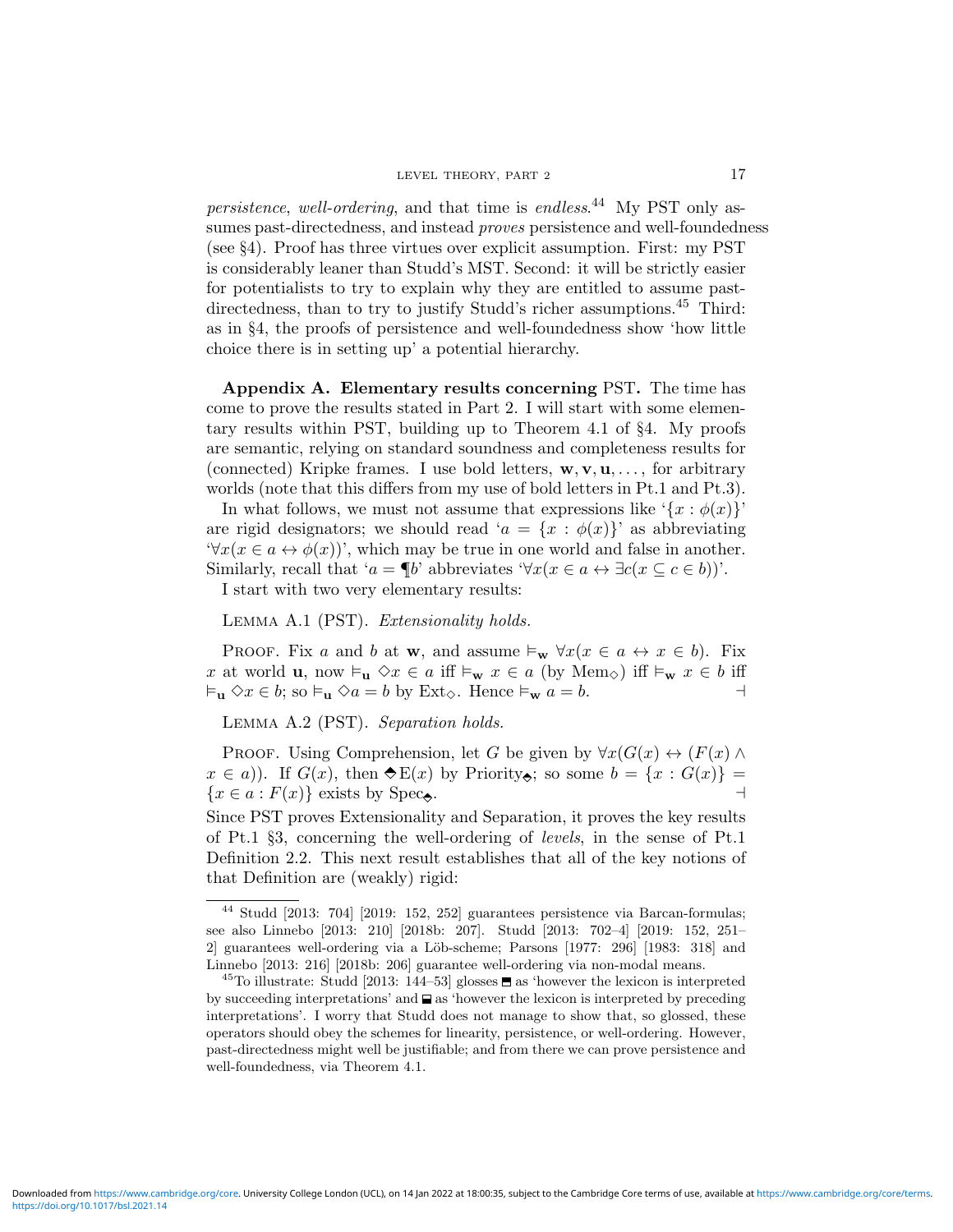LEMMA A.3 (PST).

- (1)  $\forall a(\forall b \subseteq a) \Box (E(a) \rightarrow (E(b) \land b \subseteq a))$
- (2)  $\forall a \exists b \ \P a = b$
- $(3) \ \forall a(\forall b = \P a) \Box (E(a) \rightarrow (E(b) \land b = \P a))$
- (4)  $(\forall h : Hist) \Box (E(h) \rightarrow Hist(h))$
- (5)  $(\forall s : Lev) \square (\mathcal{E}(s) \rightarrow Lev(s))$

PROOF. (1) Fix a and b at w such that  $\vDash_{\mathbf{w}} b \subseteq a$ . Let a exist at v; by Separation at **v** there is c at **v** such that  $\vdash_{\mathbf{v}} c = \{x \in a : \Diamond x \in b\};$  I claim that  $\vDash_{\mathbf{v}} c = b$ . Fix x at **u**: if  $\vDash_{\mathbf{u}} \Diamond x \in c$ , then  $\vDash_{\mathbf{v}} x \in c$  by Mem<sub> $\diamond$ </sub>, so  $\vDash_{\mathbf{v}} \Diamond x \in b$  and  $\vDash_{\mathbf{u}} \Diamond x \in b$ ; if  $\vDash_{\mathbf{u}} \Diamond x \in b$ , then  $\vDash_{\mathbf{w}} x \in b \subseteq a$  by  $\text{Mem}_\Diamond$ , so that  $\vDash_{\mathbf{v}} x \in a$  and  $\vDash_{\mathbf{v}} \Diamond x \in b$ , i.e.  $\vDash_{\mathbf{v}} x \in c$ , so that  $\vDash_{\mathbf{u}} \Diamond x \in c$ . Hence  $\vDash_{\mathbf{v}} c = b$  by  $\text{Ext}_{\diamondsuit}$ .

(2) Fix a. If  $\exists z(x \subseteq z \in a)$ , then  $\blacklozenge E(x)$  by Priority, and (1). So using Spec, we have some b such that  $b = \P a = \{x : \exists z (x \subseteq z \in a)\}.$ 

(3) Fix a and b at **w** with  $\vDash_{\mathbf{w}} b = \P a$ . Let a exist at **v**, and using (2) fix c such that  $\vDash_{\mathbf{v}} c = \P a$ . Now  $\vDash_{\mathbf{v}} b = c$ , by Ext<sub> $\diamond$ </sub> and (1).

(4)–(5) By (1) and (3). a

We can now show that levels persist, and also that every world has a maximal level:

LEMMA A.4.  $(\forall s : Lev) \blacksquare (\mathcal{E}(s) \land Lev(s))$ 

PROOF. Let s be a level in  $w$ . For induction on levels (i.e. Pt.1 Theorem 3.10), suppose that  $\vDash_{\mathbf{w}} (\forall r : Lev)(r \in s \rightarrow \blacksquare(\mathbf{E}(r) \land Lev(r)))$ . Fix  $\mathbf{v} > \mathbf{w}$ ; using Spec<sub> $\bullet$ </sub> fix t such that  $\vDash_{\mathbf{v}} t = \P\{x : (\exists r : Lev)(x \subseteq r \land \Diamond r \in s)\}.$  I claim that  $\vDash_{\mathbf{v}} s = t$ ; the result will then follow by induction on levels in w and Lemma A.3.5.

If  $\vDash_{\mathbf{u}} \Diamond x \in s$ , then  $\vDash_{\mathbf{w}} x \in s$ ; so by Pt.1 Lemma 3.8 there is some r such that  $\vDash_{\mathbf{w}} x \subseteq r \in s \land Lev(r);$  now  $\vDash_{\mathbf{v}} \mathbf{E}(r) \land Lev(r)$  by the induction hypothesis and Lemma A.3.5, and  $\vDash_{\mathbf{v}} x \subseteq r$  by Lemma A.3.1; so  $\vDash_{\mathbf{v}} x \in t$ and hence  $\vDash_{\mathbf{u}} \Diamond x \in t$ . The converse is similar. So  $\vDash_{\mathbf{u}} \Diamond s = t$ , and  $\vDash_{\mathbf{v}} s = t$ by  $\text{Ext}_{\diamondsuit}$ .

LEMMA A.5.  $(\exists s : Lev)(\forall r : Lev)(r \subseteq s \land (r \neq s \leftrightarrow \bigstar E(r)))$ 

PROOF. Using Spec, let  $h = \{r : Lev(r) \wedge \mathcal{E}E(r)\}\$ . I claim that h is a history. Fix  $r \in h$ . Clearly  $\P(r \cap h) \subseteq \P r = r$  as levels are potent. Conversely, if  $a \in r$  then there is some level q such that  $a \subseteq q \in r$  by Pt.1 Lemma 3.8, and since  $\hat{\bf{\triangledown}} E(r)$  we have  $\hat{\bf{\triangledown}} E(q)$ ; so  $q \in r \cap h$  and hence  $a \in \P(r \cap h)$ . Generalising,  $r \subseteq \P(r \cap h)$ . So h is a history. Using Lemma A.3.2, let  $s = \P h$ . By construction, s is a level. I claim that s has the required properties.

For reductio,  $\triangle E(s)$ ; then  $s \in h \subseteq s$ , contradicting the well-ordering of levels; so  $\neg \blacktriangleright E(s)$ .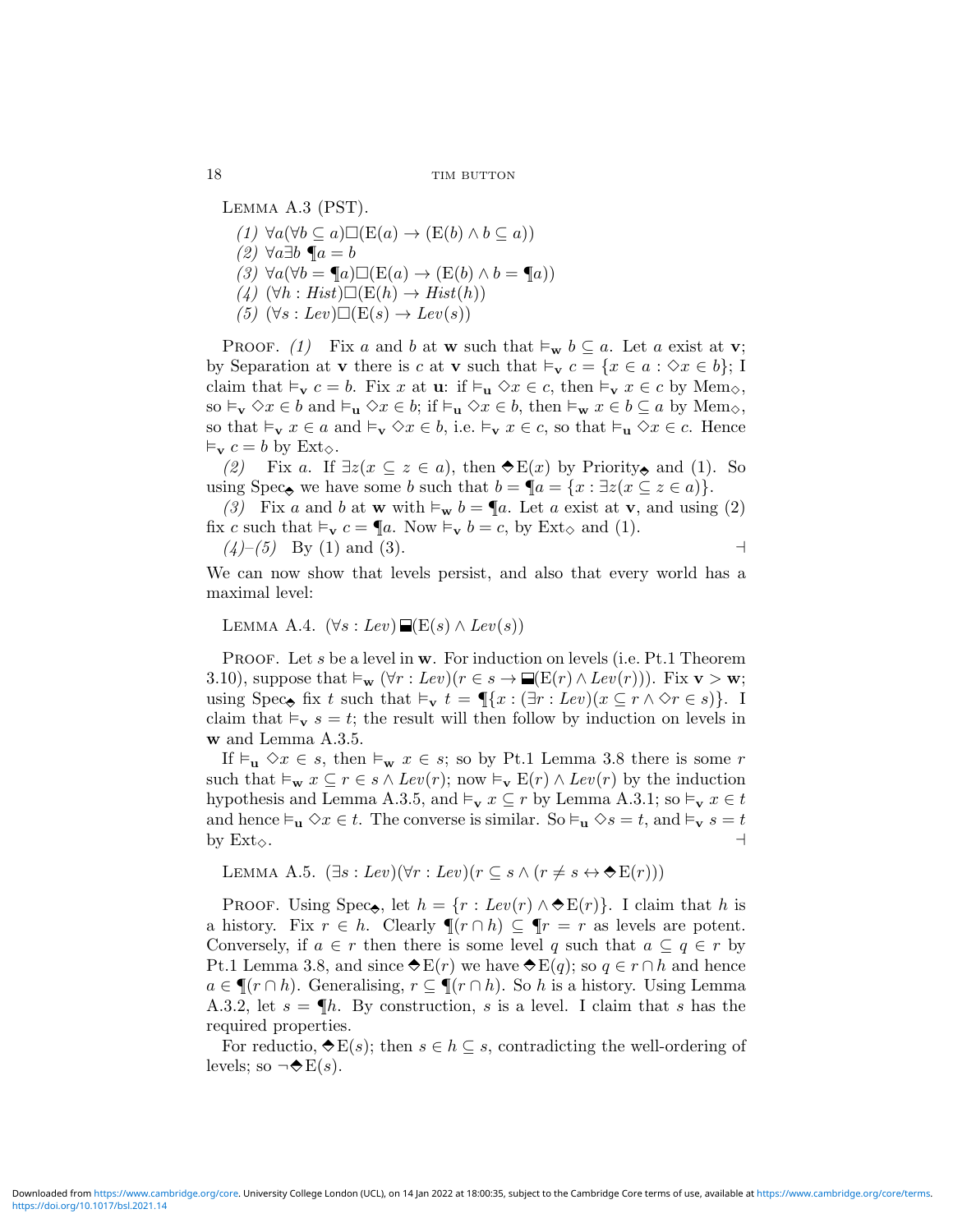Suppose  $r \neq s$ . Then either  $r \in s$  or  $s \in r$  by the well-ordering of levels; but if  $s \in r$  then  $\triangle E(s)$  by Priority, a reductio. So  $r \in s$ . Hence  $\triangle E(r)$ by Priority, and also  $r \subseteq s$  as s is transitive.

From here, we can prove a Löb-like scheme for PST:

LEMMA A.6 (PST).  $\square(\blacksquare \phi \rightarrow \phi) \rightarrow \square \phi$ , for all  $\phi$ 

PROOF. For reductio, suppose this is false at w, i.e.  $\vDash_{\mathbf{w}} \Box(\blacksquare \phi \rightarrow \phi)$ but  $\vDash_{\mathbf{w}} \Diamond \neg \phi$ . So  $\vDash_{\mathbf{v}} \neg \phi$  for some **v**. Since  $\vDash_{\mathbf{v}} \Box \phi \rightarrow \phi$ , there is **u** < **v** such that  $\vDash_{\mathbf{u}} \neg \phi$ . For brevity, let:

 $\psi(x)$  abbreviate  $(\neg \phi \land Lev(x) \land \neg \blacklozenge E(x) \land (\forall q : Lev) q \subseteq x)$ 

Now  $\vDash_{\mathbf{v}} (\exists s : Lev) \Leftrightarrow \psi(s)$ , by Lemmas A.4–A.5. Using induction on levels, let s be the ∈-minimal level in **v** such that  $\models_{\mathbf{v}} \diamondsuit \psi(s)$ . So there is  $\mathbf{t} < \mathbf{v}$ with  $\models_{\mathbf{t}} \psi(s)$ . Since  $\models_{\mathbf{t}} \neg \phi$  and  $\models_{\mathbf{t}} \Box \phi \rightarrow \phi$  by assumption, there is  $t_0 < t$  with  $\varepsilon_{t_0} \neg \phi$ . Using Lemma A.5, fix r such that  $\varepsilon_{t_0} \psi(r)$ . Now  $\vDash$ <sub>t</sub>  $Lev(r) \wedge \bigstar E(r)$  by Lemma A.4, so  $\vDash$ <sub>t</sub>  $r \in s$  by Lemma A.5 and choice of s. So  $\vDash_{\mathbf{v}} Lev(r) \wedge r \in s \wedge \bigcirc \psi(r)$  by Lemma A.4, contradicting the choice of s.  $\Box$ 

This effectively licenses schematic induction on worlds, enabling us to prove the main result of §4:

THEOREM 4.1 (PST). Where  $Max(s)$  abbreviates  $(E(s) \wedge \forall x \ x \subseteq s)$ :

- $(1)$  LT holds
- $(2) \forall x \blacksquare E(x)$
- $(3)$   $(\exists s : Lev) Max(s)$
- (4)  $(\forall s : Lev) \Diamond Max(s)$

PROOF. (1) It suffices to prove Stratification, i.e. that  $\forall a(\exists s : Lev)a \subseteq$ s. Fix **w**, and suppose for induction on worlds that  $\models_v \forall a(\exists s : Lev)a \subseteq s$ for all  $\mathbf{v} < \mathbf{w}$ . Using Lemma A.5, fix s such that  $\vDash_{\mathbf{w}} Lev(s) \land \neg \bigstar \mathbf{E}(s) \land \neg \neg \neg \neg \mathbf{E}(s)$  $(\forall r : Lev) r \subseteq s$ . Suppose  $\vDash_{\mathbf{w}} x \in a$ ; by Priority, there is some  $\mathbf{u} < \mathbf{w}$ such that  $\vDash_{\mathbf{u}} \mathbf{E}(x)$ ; by assumption there is r such that  $\vDash_{\mathbf{u}} \text{Lev}(r) \land x \subseteq r$ ; now  $\vDash_{\mathbf{w}} x \subseteq r \in s$  by Lemmas A.3–A.4, so that  $x \in s$  as s is potent. Hence  $\vDash_{\mathbf{w}} a \subseteq s$ . The result follows by Lemma A.6.

 $(2)$ – $(3)$  Combine Stratification with Lemmas A.3–A.6.

(4) Fix w, and suppose for induction on worlds that  $\vDash_{\mathbf{v}} (\forall s :$ Lev) $\Diamond$ Max(s) for all  $\mathbf{v} < \mathbf{w}$ . Let s be such that  $\models_{\mathbf{w}}$  Lev(s). If  $\models_{\mathbf{w}}$  $\bigotimes E(s)$  then  $\vDash_{\mathbf{w}} \bigcirc Max(s)$  by our supposition and Lemma A.3. Otherwise,  $\vDash_{\mathbf{w}} (\forall r : Lev) r \subseteq s$  by the well-ordering of levels and Lemma A.5, so that  $\varepsilon_{\mathbf{w}}$  Max(s) by Stratification. The result follows by Lemma A.6.  $\Box$ To round things off, note that LT's key notions are robust under modalization:

LEMMA A.7 (PST).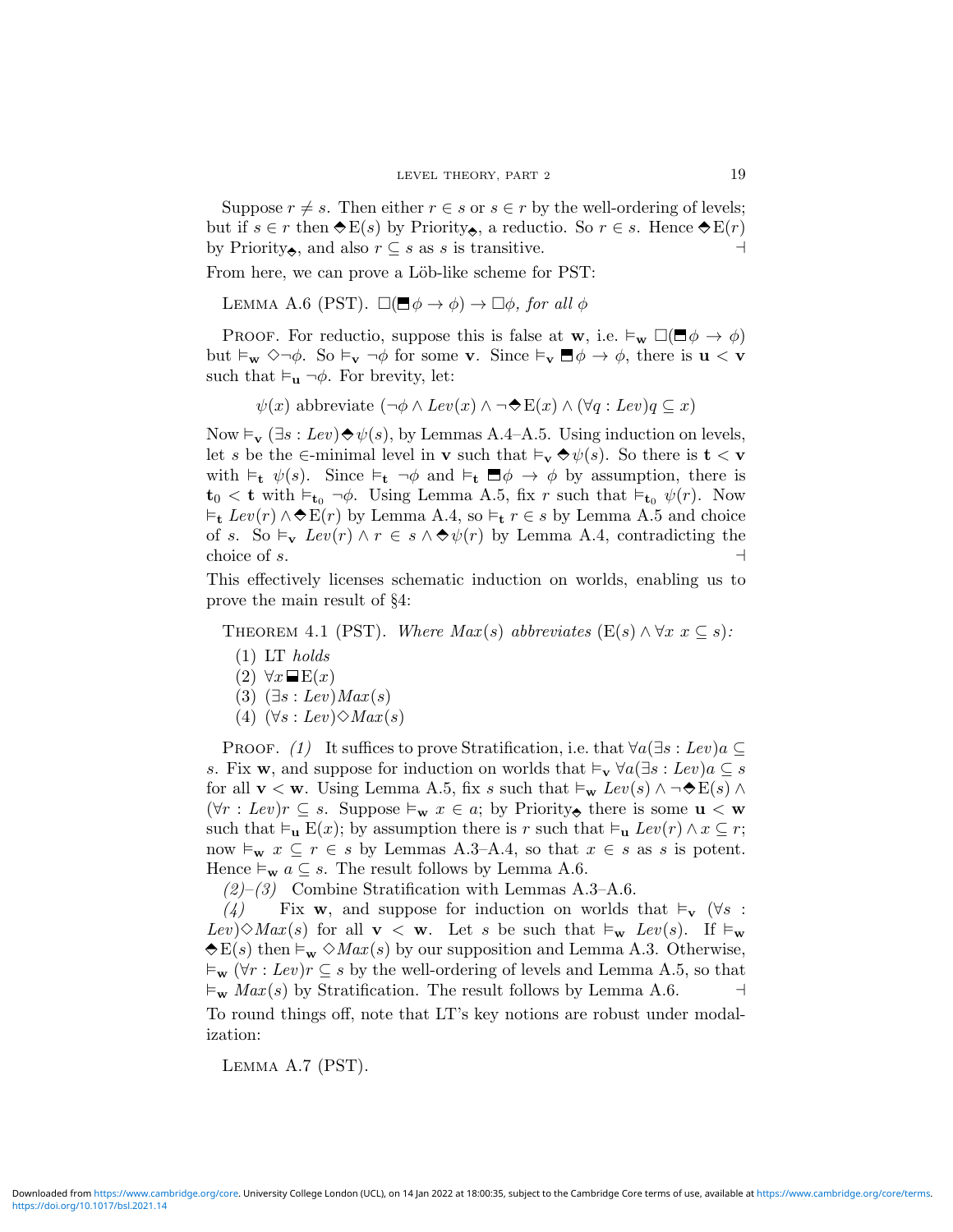(1)  $\phi^{\diamond}(\vec{x})$  iff  $\Box \phi^{\diamond}(\vec{x})$ , for any LT-formula  $\phi(\vec{x})$ (2) if  $E(b) \wedge b \subseteq a$ , then  $(b \subseteq a)^\diamond$ (3) if  $(b \subseteq a)^\diamond$ , then  $\square(E(a) \to b \subseteq a)$ (4) if  $E(b)$  and  $(b = \P a)^{\diamond}$ , then  $E(a)$  and  $b = \P a$ (5) if  $E(b)$  and  $b = \P a$ , then  $E(a)$  and  $(b = \P a)^\diamond$ (6) if  $E(h)$ , then  $Hist(h) \leftrightarrow Hist^{\diamond}(h)$ 

(7) if  $E(s)$ , then  $Lev(s) \leftrightarrow Lev^{\diamond}(s)$ 

PROOF. (1) A routine induction on complexity, using the fact that  $\diamond$ obeys S5.

 $(2)$ – $(3)$  Straightforward.

 $(4)$  Suppose  $\vDash_{\mathbf{w}}$  E(b) and  $\vDash_{\mathbf{w}}$   $(b = \P_a)^\diamond$ , i.e.  $\vDash_{\mathbf{w}} \Box \forall x (\diamond x \in b \leftrightarrow \bot)$  $(\exists z(x \subseteq z \in a))^{\diamondsuit}).$ 

I first show that  $\vDash_{\mathbf{w}}$  E(a). By Separation there is c at **w** such that  $\vDash_{\mathbf{w}} c = \{x \in b : \Diamond x \in a\};$  I claim  $a = c$  using Ext $\Diamond$ . Fix x at u. If  $\vDash_{\mathbf{u}} \Diamond x \in c$  then clearly  $\vDash_{\mathbf{u}} \Diamond x \in a$ . Conversely, if  $\vDash_{\mathbf{u}} \Diamond x \in a$ , then letting  $x = z$  we have  $\vDash_{\mathbf{u}} (\exists z (x \subseteq z \in a))^\diamond$  by (2), hence  $\vDash_{\mathbf{w}} \diamond x \in b$  so that  $\vDash_{\mathbf{w}} x \in b$  and hence  $\vDash_{\mathbf{w}} x \in c$  i.e.  $\vDash_{\mathbf{u}} \Diamond x \in c$ .

I now show that  $\vDash_{\mathbf{w}} b = \P a$ . If  $\vDash_{\mathbf{w}} x \in b$ , then  $\vDash_{\mathbf{w}} (\exists z(x \subseteq z \in a))^{\diamond}$ , i.e. there is **u** and z such that  $\vDash_{\mathbf{u}} (x \subseteq z \in a)^{\diamond}$ ; now  $\vDash_{\mathbf{w}} x \subseteq z \in a$ by (3) and as  $\vDash_{\mathbf{w}}$  E(a). Conversely, if  $\vDash_{\mathbf{w}} x \subseteq z \in a$  for some z, then  $\vDash_{\mathbf{w}} (\exists z (x \subseteq z \in a))^\diamondsuit$  by (2), so  $\vDash_{\mathbf{w}} \diamond x \in b$  and so  $\vDash_{\mathbf{w}} x \in b$ .  $(5)$  Similar to  $(4)$ .

 $(6)-(7)$  By (1) and (4)–(5).

All the results of this appendix can be first-orderized straightforwardly. Keen readers will also notice that the proofs of this appendix have made no apparent use of the assumption of past-directedness. Indeed: the only role for past-directedness is to supply us with a possibility operator, 
$$
\diamond
$$
, which is unrestricted and obeys S5.

Appendix B. Results concerning LPST. I will now turn from PST to LPST. As mentioned in §5, linearity allows us to define away and  $\hat{\bullet}$  via the map  $\phi \mapsto \phi^{\bullet}$ . To guarantee that this is so, we use the results of §A to prove Lemma 5.1 by a simple induction on complexity; I leave this to the reader.

Evidently, LPST<sup>•</sup> is a unimodal S5 theory. However, it may be worth noting that it can be given a simpler presentation. Let MLT be a unimodal S5 theory whose set-theoretic axioms are Mem<sub> $\diamond$ </sub>, Ext $\diamond$ , Separation, and clauses  $(3)$ – $(4)$  of Theorem 4.1. The proofs of Lemmas A.1–A.3 go through in MLT with only tiny adjustments; and it is easy to show that MLT  $\vdash \Diamond \phi^{\bullet} \leftrightarrow (\bigcirc \phi \lor \phi \lor \bigcirc \phi)^{\bullet}$  for each LPST-formula  $\phi$ . It follows that LPST<sup> $\bullet$ </sup> + MLT. By Lemma 5.1, then, LPST and MLT are (strictly) definitionally equivalent.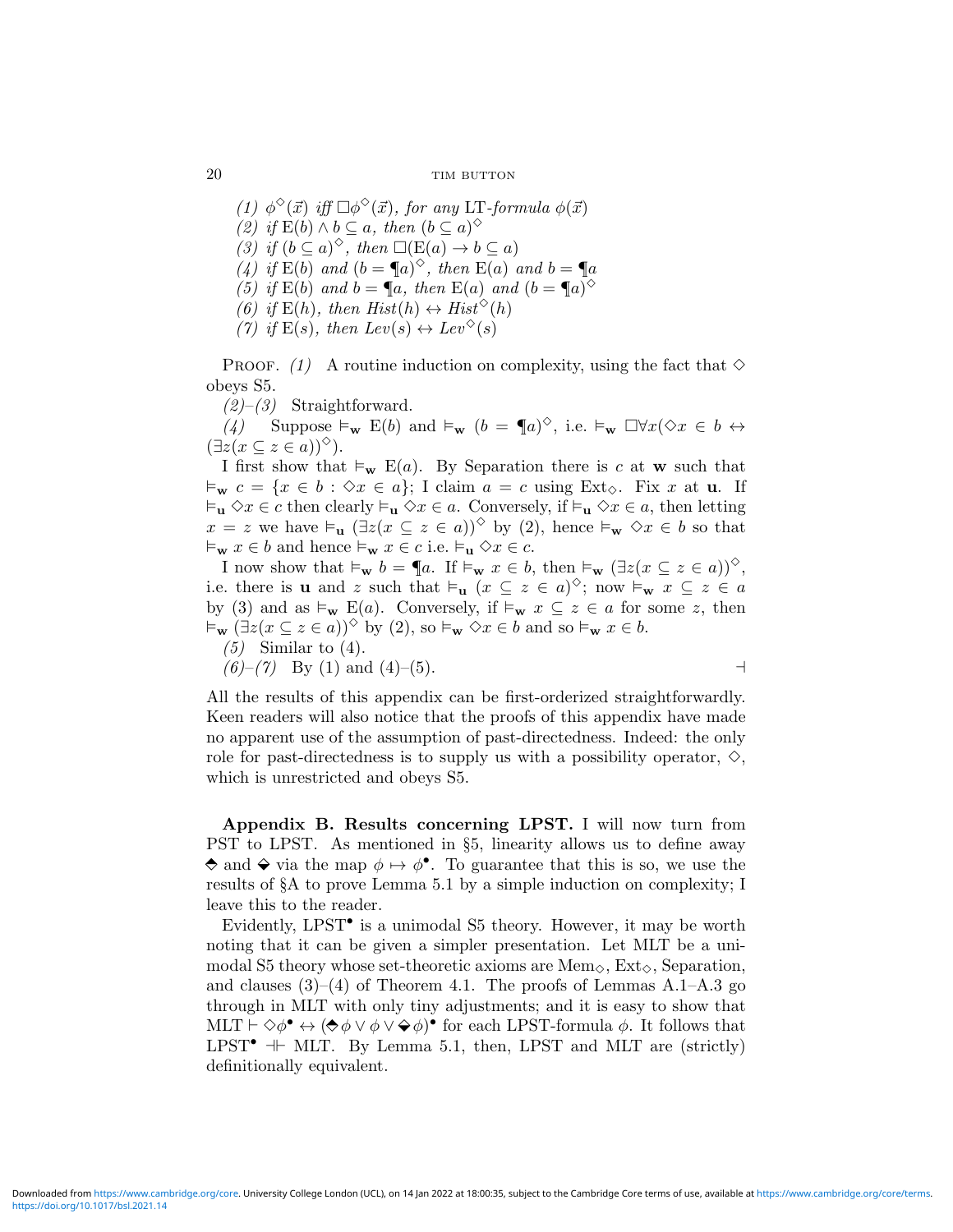B.1. Deductive near-synonymy. The key results concerning LPST, though, are the near-synonymies. I will start with the first-order deductive near-synonymy:

THEOREM 6.1. For any  $LT_1$ -formula  $\phi$  not containing s:

(1) If  $LT_1 \vdash \phi$ , then  $LPST_1 \vdash \phi^{\diamond}$ 

(2) LT<sub>1</sub>  $\vdash \phi \leftrightarrow (\phi^{\diamondsuit})^s$ 

For any  $LPST_1$ -formula  $\phi$  not containing s:

(3) If  $LPST_1 \vdash \phi$ , then  $LT_1 \vdash Lev(s) \rightarrow \phi^s$ 

(4) LPST<sub>1</sub>  $\vdash Max(s) \rightarrow (\phi \leftrightarrow (\phi^s)^{\diamond})$ 

PROOF. (1) Extensionality<sup> $\diamond$ </sup> is Ext<sub> $\diamond$ </sub>. For Stratification<sup> $\diamond$ </sup>, use Theorem 4.1.3 and Lemma A.7. For the Separation<sup> $\diamond$ </sup>-instances, fix suitable  $\phi$ ; fix a at w; by Separation we have some b in w such that  $\vDash_{\mathbf{w}} b = \{x \in$  $a: \phi^{\diamond}$ . Fix x at **u**; now  $\vDash_{\mathbf{u}} \diamond x \in b$  iff  $\vDash_{\mathbf{w}} x \in b$  iff  $\vDash_{\mathbf{w}} \phi^{\diamond} \wedge x \in a$  iff  $\vDash_{\mathbf{u}} \phi^{\diamond} \land \diamond x \in a$  by Lemma A.7.

(2) A routine induction on complexity.

(3) The well-ordering and potency of levels yields the levelling of each underlying logical principle. It is then straightforward to obtain the levelling of each  $LPST_1$  axiom is then straightforward.

 $(4)$  An induction on complexity. The cases of atomic formulas, conjunctions and quantifiers are easy, relying on  $\text{Mem}_{\diamond}$  and Lemma A.7.2–3.

For quantifiers: using the induction hypothesis, LPST proves that, if  $Max(s)$  then:  $(\exists x \phi)$  iff  $(\exists x \subseteq s)$  iff  $(\exists x \subseteq s)(\phi^s)$  iff  $\Diamond(\exists x \subseteq s)(\phi^s)$  iff  $((\exists x \phi)^s)^\diamondsuit$ .

For modal operators, I will prove the case for  $\Diamond$  (the others are similar). Fix **w** and, using Theorem 4.1.3, let  $\vDash_{\mathbf{w}} Max(s)$ ; I claim that  $\vDash_{\mathbf{w}} \lozenge \phi \leftrightarrow$  $((\Leftrightarrow \phi)^s)^{\diamondsuit}$ .

Suppose  $\vDash_{\mathbf{w}} \bigotimes \phi$ , i.e. there is  $\mathbf{v} < \mathbf{w}$  such that  $\vDash_{\mathbf{v}} \phi$ . Using Theorem 4.1.3, let  $\vDash_{\mathbf{v}} Max(r)$ . By the induction hypothesis,  $\vDash_{\mathbf{v}} \phi \leftrightarrow (\phi^r)^{\diamond}$ ; so  $\vDash_{\mathbf{w}} (\phi^r)^{\diamond}$ . Hence  $\vDash_{\mathbf{w}} \text{Lev}(r) \land \diamond r \in s \land (\phi^r)^{\diamond}$ ; now by Lemma A.7 we have  $\vDash_{\mathbf{w}} \Diamond \exists r (Lev^{\Diamond}(r) \land \Diamond r \in s \land (\phi^r)^{\Diamond}),$  i.e.  $\vDash_{\mathbf{w}} ((\Diamond \phi)^r)^{\Diamond}$ 

Suppose  $\vDash_{\mathbf{w}} ((\diamond \phi)^r)^\diamond$ , i.e. for some **v** and some r at **v** we have  $\vDash_{\mathbf{v}}$  $Lev^{\diamond}(r) \wedge \diamond r \in s \wedge (\phi^r)^{\diamond}$ . Using Theorem 4.1.4 and Lemma A.7, fix u such that  $\vDash_{\mathbf{u}} Max(r)$ ; note that  $\vDash_{\mathbf{u}} (\phi^r)^{\diamond}$ , so that  $\vDash_{\mathbf{u}} \phi$  by the induction hypothesis. Moreover,  $\mathbf{u} \leq \mathbf{w}$ , as  $\models_{\mathbf{v}} \Diamond r \in s$  and we have assumed linearity. So  $\vDash_{\mathbf{w}} \diamondsuit \phi$ .

Theorem 6.1 straightforwardly entails that modalization and levelling are faithful:

COROLLARY B.1.

- (1) LPST<sub>1</sub>  $\vdash \phi^{\diamond}$  *iff* LT<sub>1</sub>  $\vdash \phi$ *, for any* LT<sub>1</sub>-formula  $\phi$
- (2)  $LT_1 \vdash Lev(s) \rightarrow \phi^s$  iff  $LPST_1 \vdash \phi$ , for any  $LPST_1$ -formula  $\phi$  not containing s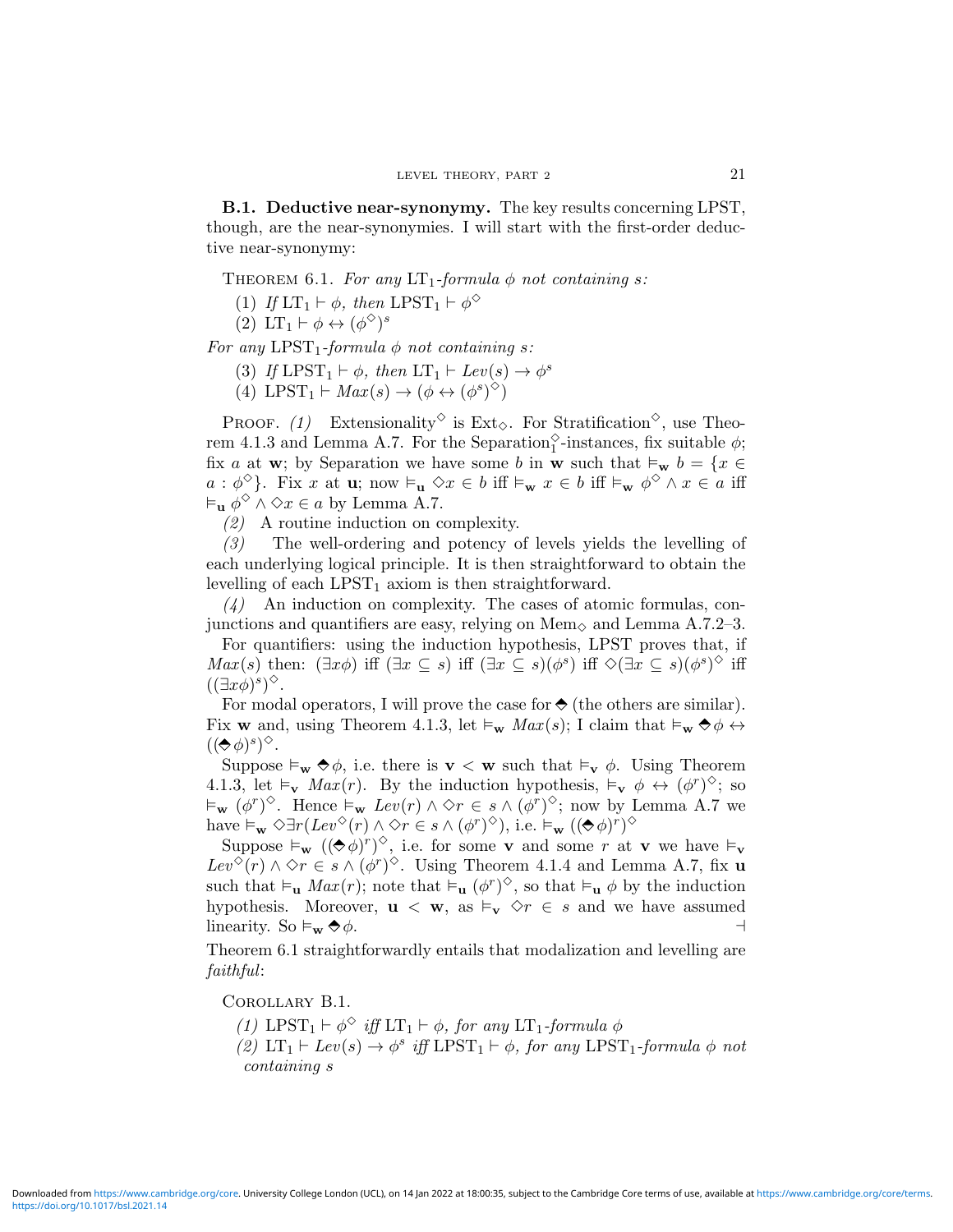I leave the proof to the reader. The reader can also prove these two second-order versions of Theorem 6.1, mentioned in §8:

THEOREM B.2. Theorem 6.1 holds for LT and LPST<sub>n</sub>, where we enrich modalization and levelling with these clauses:

$$
\alpha^{\diamond} := \diamond \alpha, \text{ for atomic } \alpha \quad (\exists F \phi)^{\diamond} := \diamond \exists F \phi^{\diamond}
$$

$$
(F = G)^s := F = G \qquad \qquad F(\vec{x})^s := (F(\vec{x}) \land \vec{x} \subseteq s) \quad (\exists F \phi)^s := \exists F \phi^s
$$

THEOREM B.3. Theorem 6.1 holds for  $LT_b$  and  $LPST_c$ , where we enrich modalization as above, but instead enrich levelling as follows:

$$
(F = G)^s := (F = G \sqsubseteq s) \quad F(\vec{x})^s := (F(\vec{x}) \land F \sqsubseteq s) \quad (\exists F \phi)^s := (\exists F \sqsubseteq s) \phi^s
$$

B.2. Semantic near-synonymy. I now consider the semantic nearsynonymies. The first-order result follows from two lemmas, which are proved by a routine induction on complexity:

LEMMA B.4. If  $P \vDash \text{LPST}_1$ , then  $P \vDash \phi^{\diamond}(\vec{a})$  iff  $\natural \mathcal{P} \vDash \phi(\vec{a})$ , for any  $\vec{a}$ in  $\mathfrak{p}'$ 's domain and any  $LT_1$ -formula  $\phi(\vec{x})$  with free variables displayed.

LEMMA B.5. If  $\mathcal{A} \models LT_1$ , then  $\mathcal{A} \models \phi^r(\vec{a})$  iff  $\sharp \mathcal{A} \models_r \phi(\vec{a})$ , for any  $\vec{a}$  from  $\mathcal{A}$ 's domain, any r such that  $\mathcal{A} \models \text{Lev}(r)$ , and any LPST<sub>1</sub>-formula  $\phi(\vec{x})$ with free variables displayed.

THEOREM 7.4.

(1) If  $\mathcal{P} \models \text{LPST}_1$ , then  $\flat \mathcal{P} \models \text{LT}_1$ 

(2) If  $\mathcal{P} \models \text{LPST}_1$ , then there is a surjection f such that  $\mathcal{P} = (\sharp \flat \mathcal{P})_f$ 

(3) If  $\mathcal{A} \models LT_1$ , then  $\sharp \mathcal{A} \models LPST_1$ 

(4) If  $\mathcal{A} \models LT_1$ , then  $\mathcal{A} = b\sharp \mathcal{A}$ 

PROOF. (1) By Theorem 6.1.1 and Lemma B.4.

(2) Let W be the set of P's worlds; let  $L = \{s : b\mathcal{P} \models Lev(s)\}\)$  be the set of  $\sharp P$ 's worlds. Using Theorem 4.1.3, for each  $w \in W$ , let  $f(w)$  be the maximal level in w.

I claim that  $f: W \longrightarrow L$  is a surjection. To show that  $L \subseteq \text{ran}(f)$ , fix  $s \in L$ , i.e.  $\flat \mathcal{P} \models Lev(s)$ . Let w be such that  $\mathcal{P} \models_{\mathbf{w}} E(s)$ ; now  $\mathcal{P} \models_{\mathbf{w}} Lev(s)$ by Lemmas B.4 and A.7, and there is v such that  $P \vDash_{\mathbf{v}} Max(s)$  by Theorem 4.1.4; so  $f(\mathbf{v}) = s$ . The proof that ran(f)  $\subseteq L$  is similar but simpler.

Now P and  $\sharp\sharp\mathcal{P}$  share a global domain, since  $\Diamond E(x)$  is a schema of our logic (see footnote 5). They agree on membership and identity by construction. So  $\mathcal{P} = (\sharp \flat \mathcal{P})_f$ .

(3) By Theorem 6.1.3 and Lemma B.5.

 $(4)$  By Stratification, A and  $H\mathcal{A}$  have the same domain, and they agree on membership by construction.  $\Box$ 

As discussed in §8, we also have two second-order versions of Theorem 7.4 which hold for full or Henkin semantics.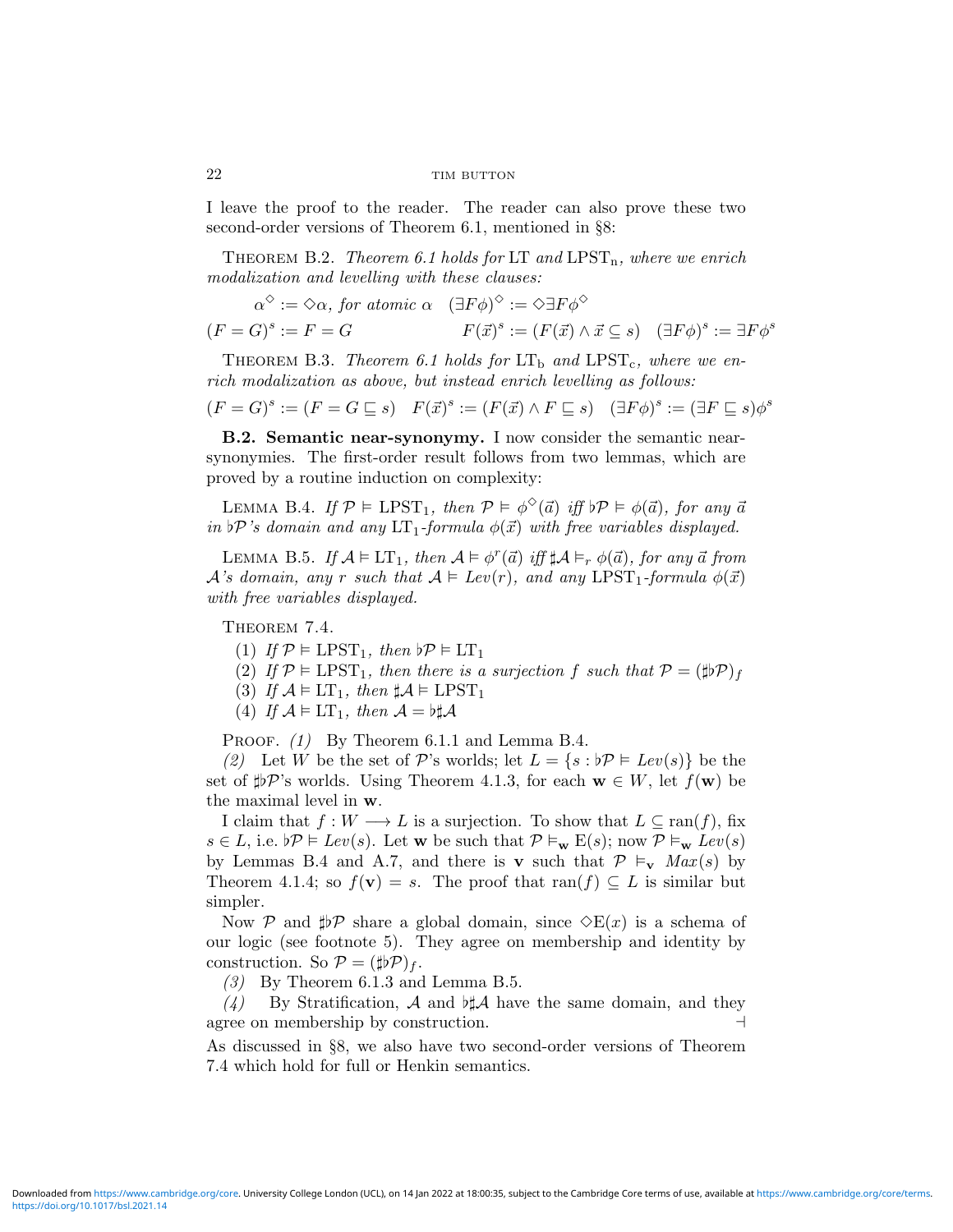THEOREM B.6. Theorem 7.4 holds for LT and LPST<sub>n</sub>, where we extend flattening and potentialization with these clauses:

Flattening:  $\mathcal{P}'s$  second-order domain is P's global second-order domain; and  $p \models F(\vec{a})$  iff  $p \models \Diamond F(\vec{a})$ .

Potentialization:  $\sharp \mathcal{A}$ 's global second-order domain is  $\mathcal{A}$ 's second-order domain; and  $\sharp \mathcal{A} \models_s F(\vec{a})$  iff  $\mathcal{A} \models F(\vec{a}) \land \vec{a} \subseteq s$ .

THEOREM B.7. Theorem 7.4 holds for  $LT_b$  and  $LPST_c$ , where we extend flattening and potentialization as above, and add a further clause for potentialization, to allow variable second-order domains:  $\sharp \mathcal{A} \models_{s} E(F)$  iff  $\mathcal{A} \vDash F \sqsubseteq s.$ 

As mentioned in §8.2, if we invoke full semantics, we can obtain a final semantic result. Recall that, with full semantics, first-order domains determine second-order domains. (In the modal setting: full contingentist semantics specifies that a world's monadic second-order domain is the powerset of that world's first-order domain.) So, when we are using full semantics, we can forget about second-order entities, allowing them to 'take care of themselves', and simply use the definitions of flattening and potentialization that were given for first-order theories. We then have a near-synonymy as follows:

Theorem B.8. Using full semantics, Theorem 7.4 holds for LT and  $LPST_c$ , with flattening and potentialization exactly as defined in §7.

PROOF. Clauses  $(2)$ – $(4)$  are left to the reader. To establish  $(1)$ , suppose  $P \models \text{LPST}_c$ . So  $P \models_w \text{LT}$  for each world w, by Theorem 4.1. Now LT is externally quasi-categorical by Pt.1 Theorem 6.1, and membership is modally robust by Mem<sub> $\diamond$ </sub> and Ext $\diamond$ . So, given any two worlds of P, one is an initial segment of the other. Hence  $\not\!\!\!p \models LT$ .

Appendix C. Equivalences concerning  $LT_{\rm b}$ . In §9.3, I considered Edna, a contingentist who holds that time is endless. To formalize the claim 'time is endless', we have the modal scheme  $\Box \phi \rightarrow \Diamond \phi$ . Let LPST<sub>c+</sub> be the result of adding this scheme to  $LPST_c$ . So, Edna's theory is  $LPST_{c+}.$ 

By contrast, consider the principle  $\Box \bot \vee \Diamond \Box \bot$ . Over LPST<sub>c</sub>, this amounts to the statement 'time has an end'. Call this theory  $LPST_{c-}$ .

Actualists can mirror such talk about the 'end of time'. The sentence Creation, from Pt.1 §7, states that the (actualist) hierarchy has no last level. For brevity, let  $LT_{b+}$  be  $LT_b$  + Creation, and let  $LT_{b-}$  be  $LT_b$  +  $\neg$ Creation. It is easy to confirm that LPST<sub>c+</sub> is near-synonymous with  $LT_{b+}$ , and that  $LPST_{c-}$  is near-synonymous with  $LT_{b-}$ .

However,  $LT_{b+}$  and  $LT_{b-}$  merit discussion in their own right. Fairly trivially, LT<sub>b−</sub> is identical to LT + ¬Creation. More interestingly, LT<sub>b+</sub> can be regarded as a notational variant of the *first-order* theory  $LT_1$  +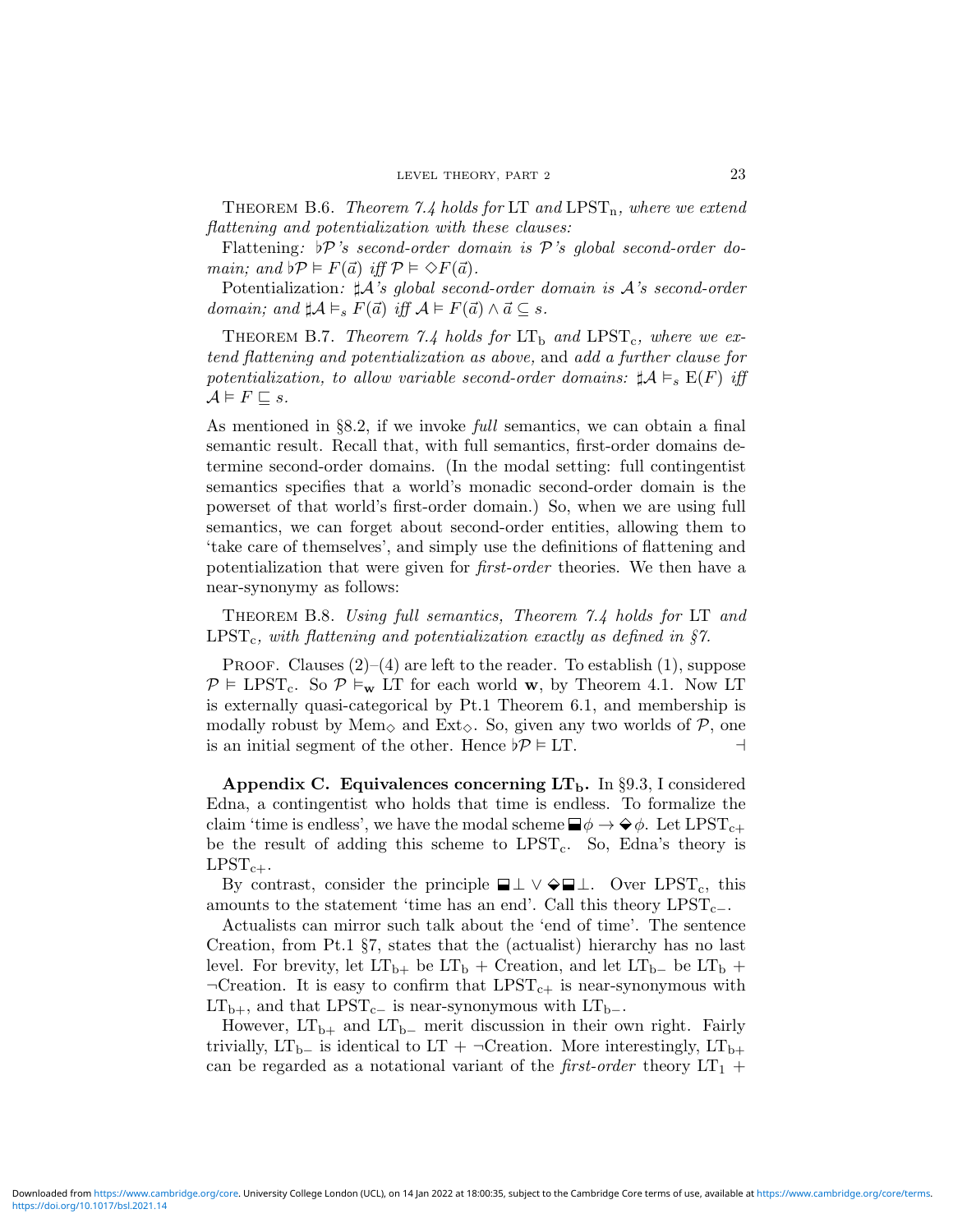Creation, i.e.  $LT_{1+}$ . Specifically: there is an interpretation which is identity over the first-order entities and bi-interpretability over the secondorder entities.<sup>46</sup> Here is the point in detail. We interpret  $LT_{b+}$  in  $LT_{1+}$ using a translation,  $\Downarrow$ , which tells us to regard *n*-place second-order variables as an odd way to talk about sets of *n*-tuples. Formally, its only non-trivial clauses are:

$$
(Y^n(x_1, \dots, x_n))^{\Downarrow} := \langle x_1, \dots, x_n \rangle \in Y^n
$$

$$
(\forall Y^n \phi)^{\Downarrow} := \forall Y^n ((\forall z \in Y^n)(z \text{ is an } n\text{-tuple}) \to \phi^{\Downarrow})
$$

where we treat *n*-tuples via Wiener–Kuratowski,<sup>47</sup> and regard each capital, superscripted, variable as just a new first-order variable. This yields a very tight connection between  $LT_{1+}$  and  $LT_{b+}$ :

THEOREM C.1.

(1)  $LT_{1+} \vdash \phi$  iff  $LT_{b+} \vdash \phi$ , for first-order  $\phi$ 

(2)  $LT_{b+} \vdash \phi$  iff  $LT_{1+} \vdash \phi^{\Downarrow}$ , for second-order  $\phi$ 

Moreover,  $LT_{b+}$  proves that  $\Downarrow$  is identity over the first-order entities and an isomorphism over the second-order entities.

PROOF. (1) It suffices to show that  $LT_{b+}$  proves the Separation scheme. Fix a formula  $\phi$ . Fix a. By Stratification, there is some level  $s \supseteq a$ . Using Comp<sub>b</sub>, there is  $F \subseteq s$  such that  $(\forall x \subseteq s)(F(x) \leftrightarrow \phi)$ . By Extensionality and the Separation axiom, we have  $b = \{x \in a : F(x)\};$ now  $b = \{x \in a : \phi\}$ , as required, since levels are transitive.

(2) To establish Comp<sub>b</sub><sup> $\Downarrow$ </sup>: fix a level *s*; using Creation, let *t* be the  $2n+1$ <sup>th</sup> level after s; then use the Separation scheme to obtain  $F^n =$  $\{\langle x_1, \ldots, x_n \rangle \in t : \phi^{\Downarrow}\},\$  noting that  $\langle x_1, \ldots, x_n \rangle \in t$  iff  $x_i \subseteq s$  for all  $1 \leq i \leq n$ . Strat<sub>b</sub><sup> $\downarrow$ </sup> follows from Stratification.

Moreover. In  $LT_{b+}$ , stipulate that  $\tau(F^n) = \{ \langle x_1, \ldots, x_n \rangle : F^n(\vec{x}) \}.$ Note that Theorem C.1 is not a definitional equivalence: definitional equivalence is unavailable, since  $LT_{1+}$  and  $LT_{b+}$  have different grammars. This difference aside,  $LT_{1+}$  and  $LT_{b+}$  are as tightly linked as we could want. Moreover, since  $LPST_{c+}$  and  $LT_{b+}$  are near-synonymous, Theorem C.1 allows us to regard  $LPST_{c+}$ , which is a modal second-order theory, as a notational variant of  $LT_{1+}$ , which is a non-modal first-order theory.<sup>48</sup>

#### REFERENCES

GEORGE BOOLOS [1971], The iterative conception of set, The Journal of Philosophy, vol. 68, no. 8, pp. 215–31.

<sup>46</sup>Thanks to James Studd, Albert Visser, and Sean Walsh for discussion of this case.

<sup>&</sup>lt;sup>47</sup>So e.g.  $(Y^2(x_1,x_2))^{\Downarrow}$  is  $(\exists z \in Y^2) \forall y (y \in z \leftrightarrow (\forall w(w \in y \leftrightarrow w = x_1) \vee \forall w (w \in y \leftrightarrow w = x_2))$  $y \leftrightarrow (w = x_1, x_2))$ .

<sup>48</sup>Cf. Studd [2019: 179–80].